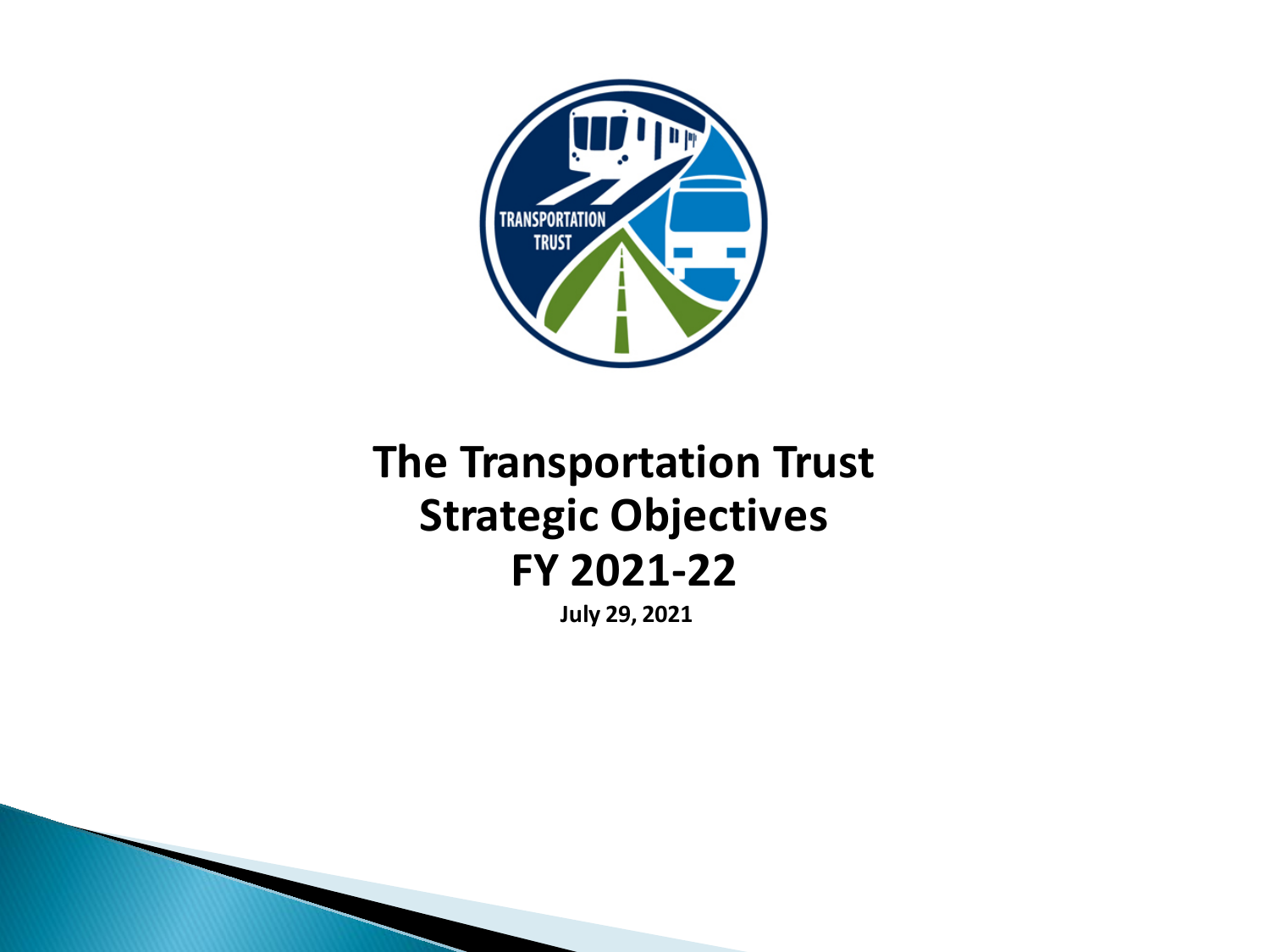

## **Strategic Objectives Update: FY 2021-22**

- **The Transportation Trust continues to have an essential role and mission in the financing, oversight and improvement of transportation and public transit in Miami-Dade County**
- **The development of "Strategic Objectives" by the Trust is an important component in achieving this essential role and mission**
- **The development of Strategic Objectives is an iterative process of discussion, formulation, review and feedback, which has been informed, in part, by the Strategic Workshops held in 2018 and 2021.**
- **The updated Strategic Objectives will inform our budget and the OCITT's Strategic Work Plan, which forms the basis for staff priorities for the remainder of this year and beyond**
- **Substantive changes to the document from previous years are highlighted in yellow**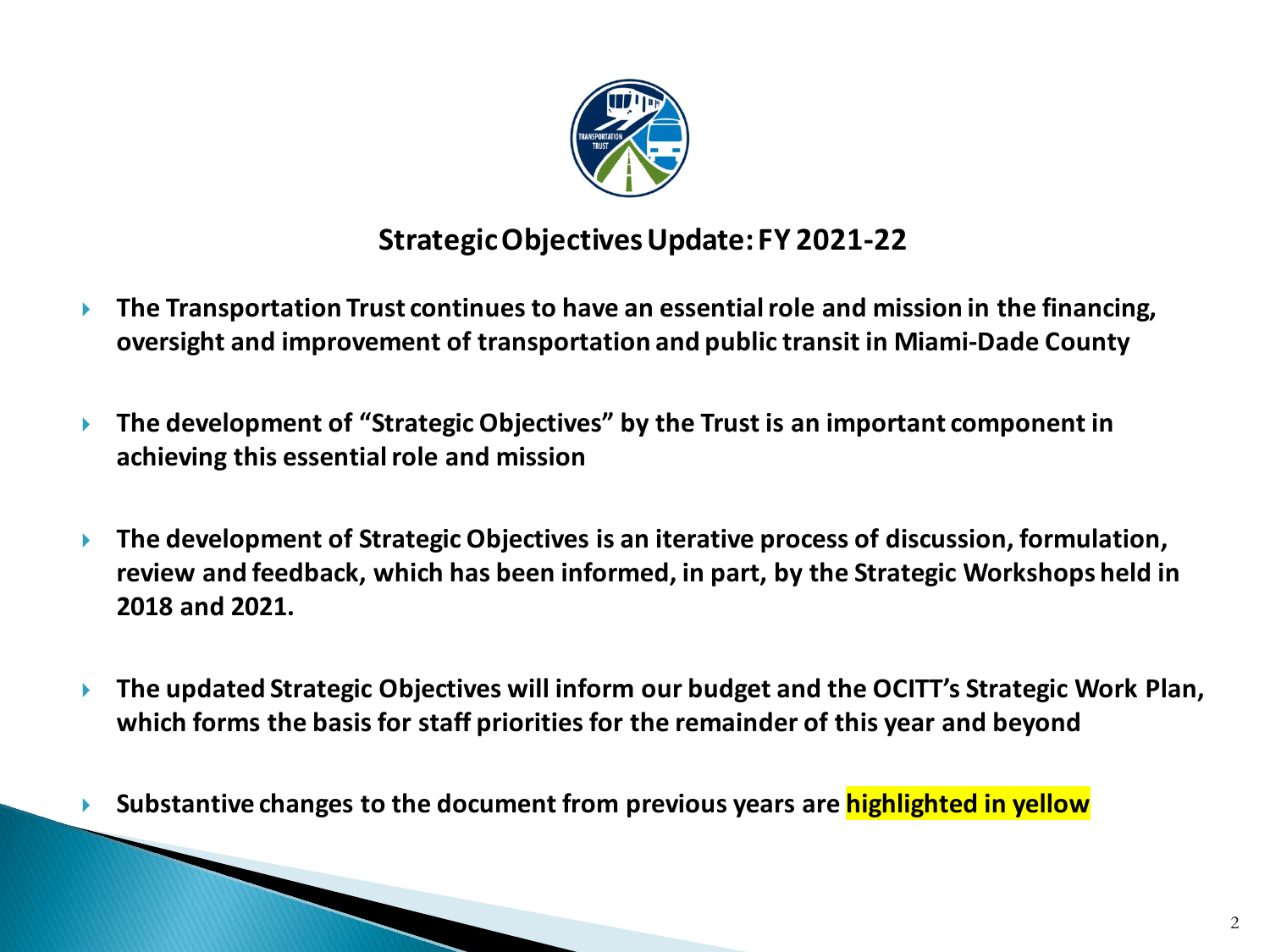

# **Strategic Areas**

- **Project and Financial Review**
- **Strategic and Financial Planning**
	- **Municipal Program**
- **Audit and Financial Management**
- **Community Outreach & Engagement**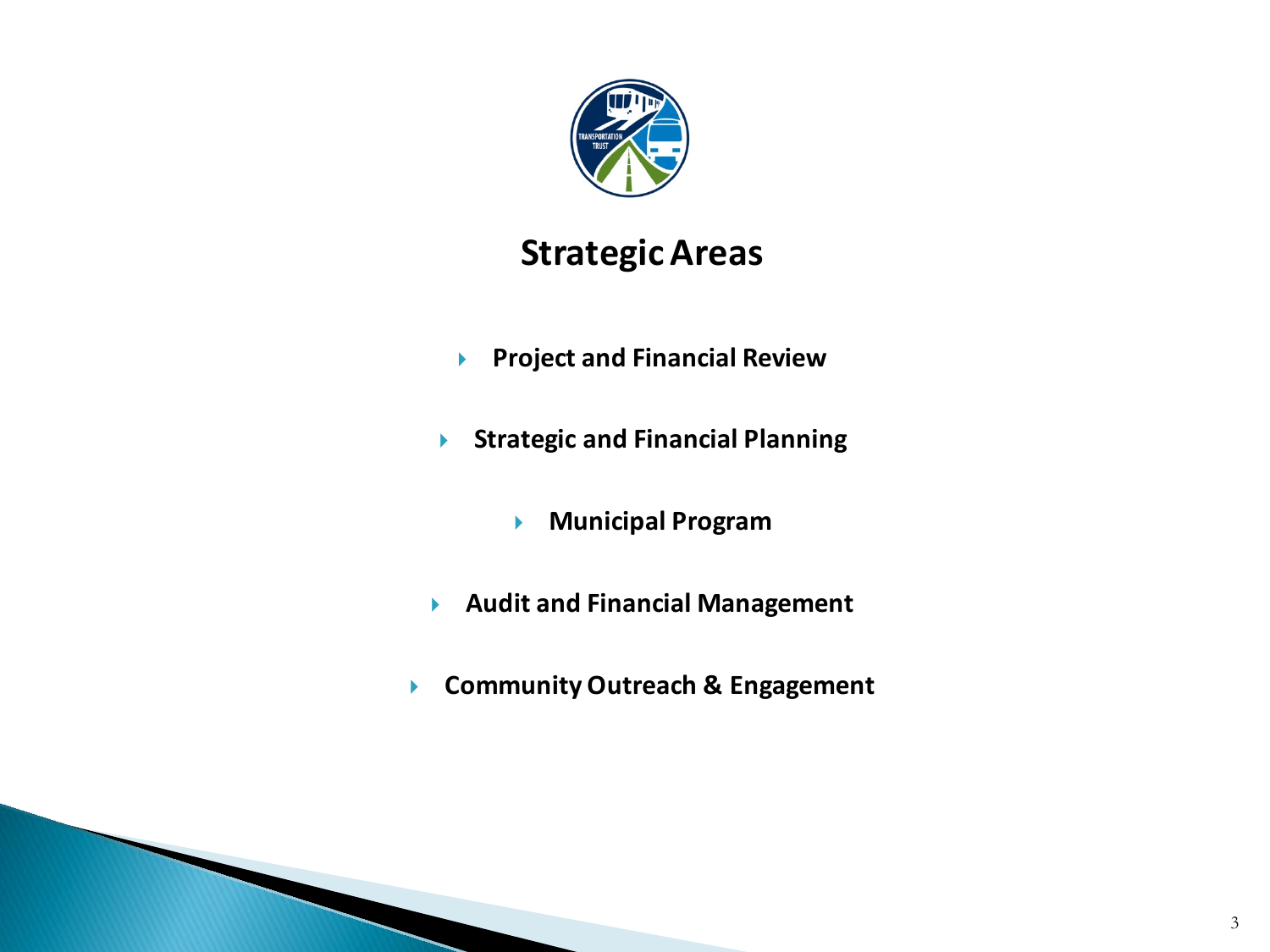

# **Project and Financial Review PFR 1: Contract Review**

#### **Overview**

 **The Transportation Trust is charged with the review and approval of all county contracts using surtax funds, and nonsurtax transit-related contract over \$1M. Under the current review process, the Trust reviews and approves contracts prior to BCC action. Any disapproval by the Trust would require an extraordinary vote of the County Commission to override and approve. A key component of this review process is the concurrent and interactive review between the Trust and BCC, at both the Committee and full Board levels. The CITT has initiated an enhanced review of all contracts for compliance and ensuring appropriate use of surtax funds.**

#### **FY 2021-22 Strategic Objectives**

- **Continue to enhance the review of all MDT contracts (contracts using surtax funds & non-surtax contracts >\$1M)**
- **Continue to monitor and review PW contracts using surtax funds**
- **Ensure that proposed contracts are consistent with adopted "Statement of CITT Guiding Principles & Priorities"**
- **Continue to semi-annually review non-surtax contracts below \$1M per Ordinance**
- **Ensure that all contracts are in compliance with the new prohibitions against the use of surtax funds provided for in HB 385 (described further in PFR 3), which go into effect on Oct. 1, 2022**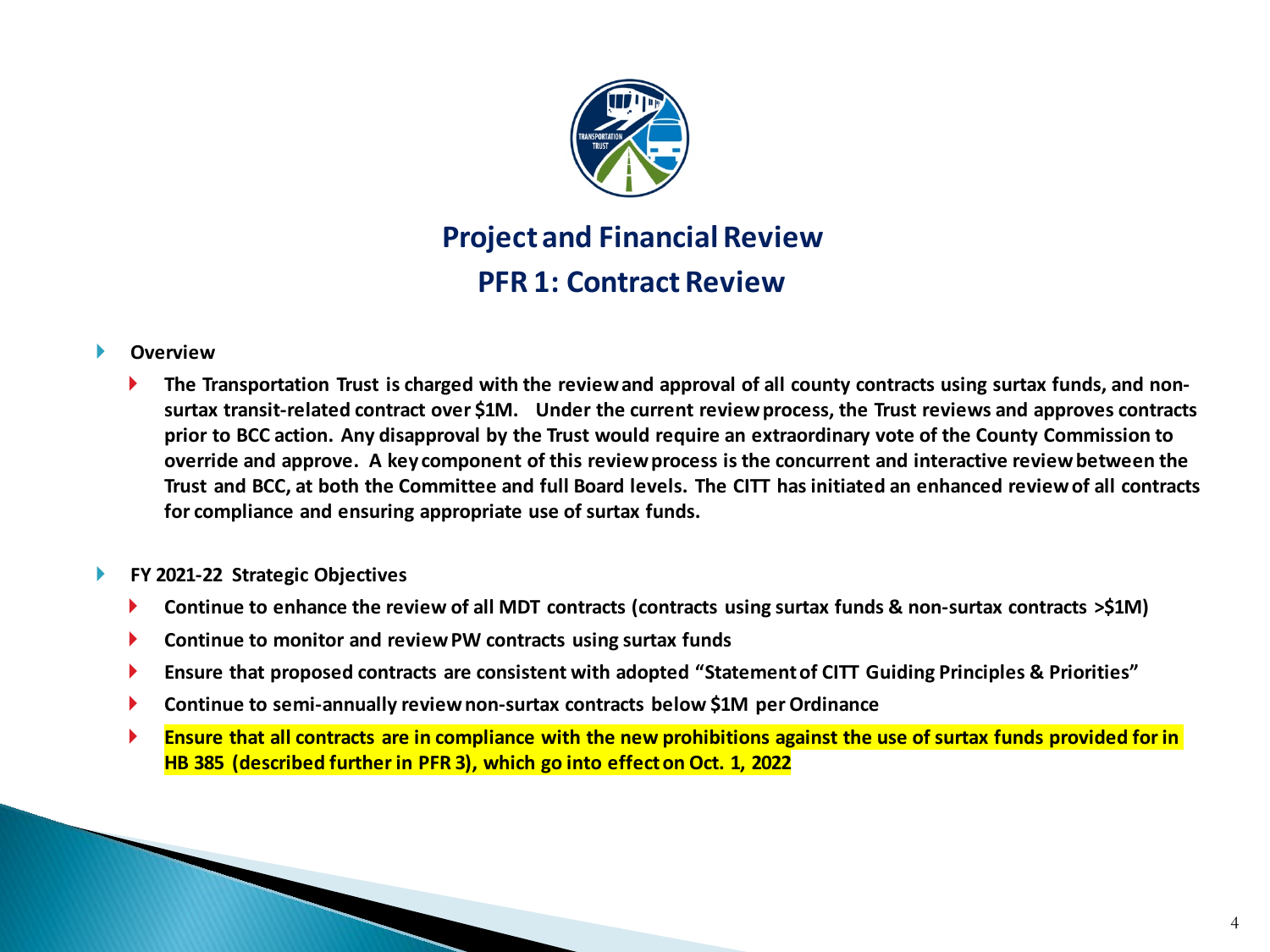

# **Project and Financial Review PFR 2: Budget and Performance Reviews**

- **The Transportation Trust enhanced its oversight of DTPW to include performance reviews of operating and capital expenditures of surtax funds in order to ensure that performance standards are being achieved and that capital equipment is being operated and maintained in accordance with industry standards.**
- **In response to major new projects and programs, and the need for enhanced municipal oversight, the following regular Reviews are needed.**
- **Major Program Elements & FY 2021-22 Objectives**
	- **Quarterly DTPW Budget Reporting and Review**
	- **Quarterly DTPW Performance Reporting and Review**
	- **Quarterly DTPW Capital Projects Reporting and Review**
	- **Quarterly FDOT & DTPW SMART Plan Reporting and Review**
	- **Quarterly City of Miami Transit and Capital Project Reporting and Review**
	- **Quarterly Brightline/SFRTA Tri-Rail Downtown Miami Link & Aventura Station Reporting and Review**
	- **Monthly-to-Quarterly Transit System Maintenance & Cleanliness Reporting and Review**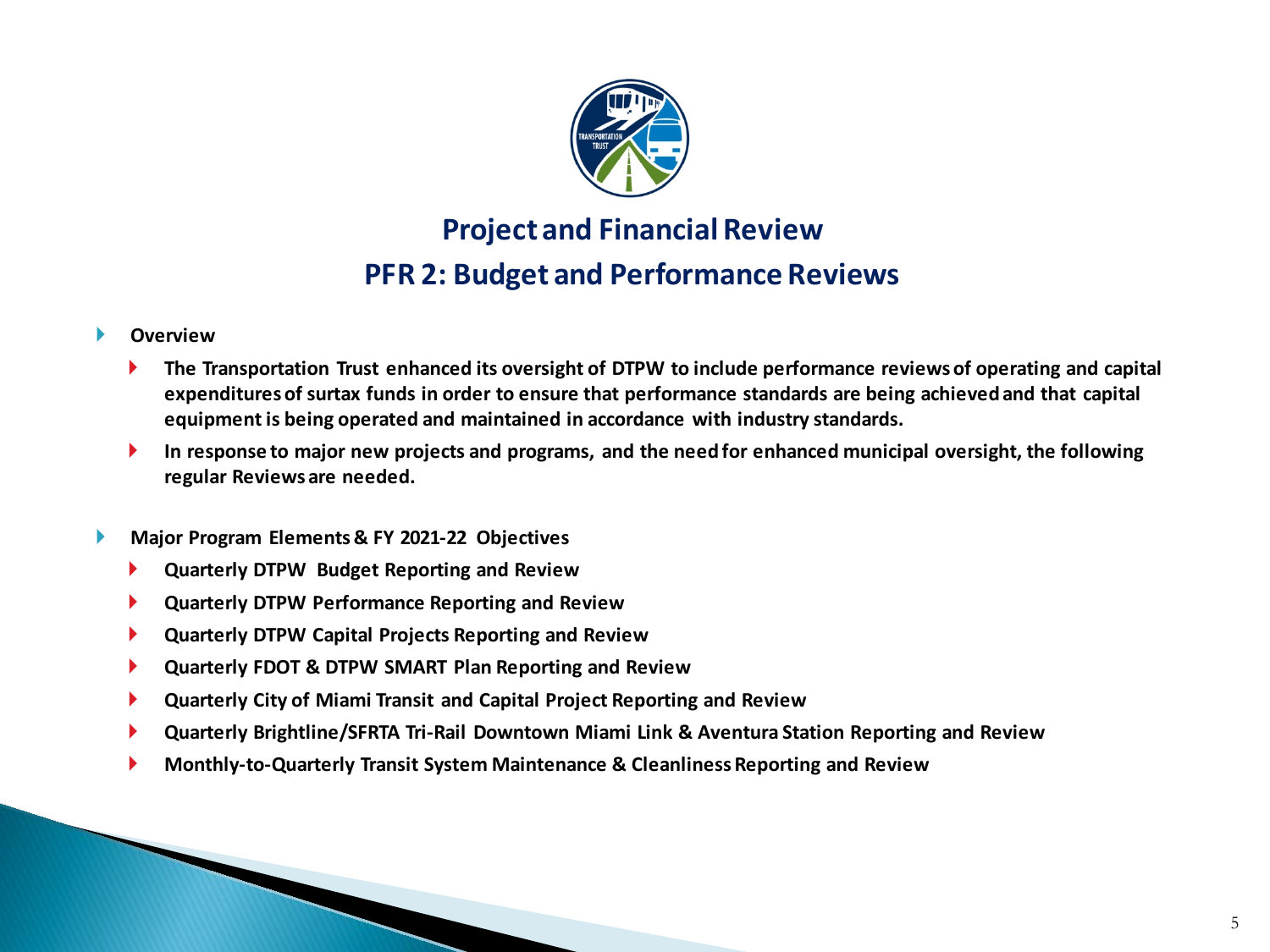

### **Project and Financial Review**

### **PFR 3: PTP Five Year Implementation Plan**

- **In 2010 the Trust proposed, and the BCC approved, an amendment to the PTP Ordinance to establish a Five-Year Implementation Plan. The Five-Year Plan includes a detailed scope of work and budget for each project funded with surtax funds that is expected to be implemented in the Five-Year period. It provides the Trust and the County with an important tool to track the progress on every PTP project. Projects must be included in the Plan in order to receive surtax funding, and the Plan is updated annually.**
- **In 2019 the Florida legislature adopted legislation (HB 385) that amended provisions governing the use of surtax funds. Generally speaking, the legislation aimed to redirect funds to capital projects by adding additional restrictions on the use of funds by Miami-Dade County and its municipalities. These provisions are slated to become effective on Oct. 1, 2022. An analysis of HB 385's impacts to the 5 Year Plan by the County Attorney's Office is underway.**
- **FY 2021-22 Strategic Objectives**
	- **Develop, in conjunction with Miami-Dade County, the annual updates of the PTP Five-Year Implementation Plan**
	- **Utilize the Plan as management and decision making and communication tool to the public**
	- **Align the Miami-Dade County Annual Multi-Year Capital Plan and DTPW Transit Development Plan with the PTP Five-Year Implementation Plan**
	- **Continue to encourage the advancement of first/last mile projects via their inclusion in the Five-Year Plan**
	- **Continue to ensure that the Plan is consistent with adopted "Statement of CITT Guiding Principles & Priorities"**
	- **Ensure that the Five-Year Plan is in compliance with the new restrictions on the use of surtax funds provided for in HB 385**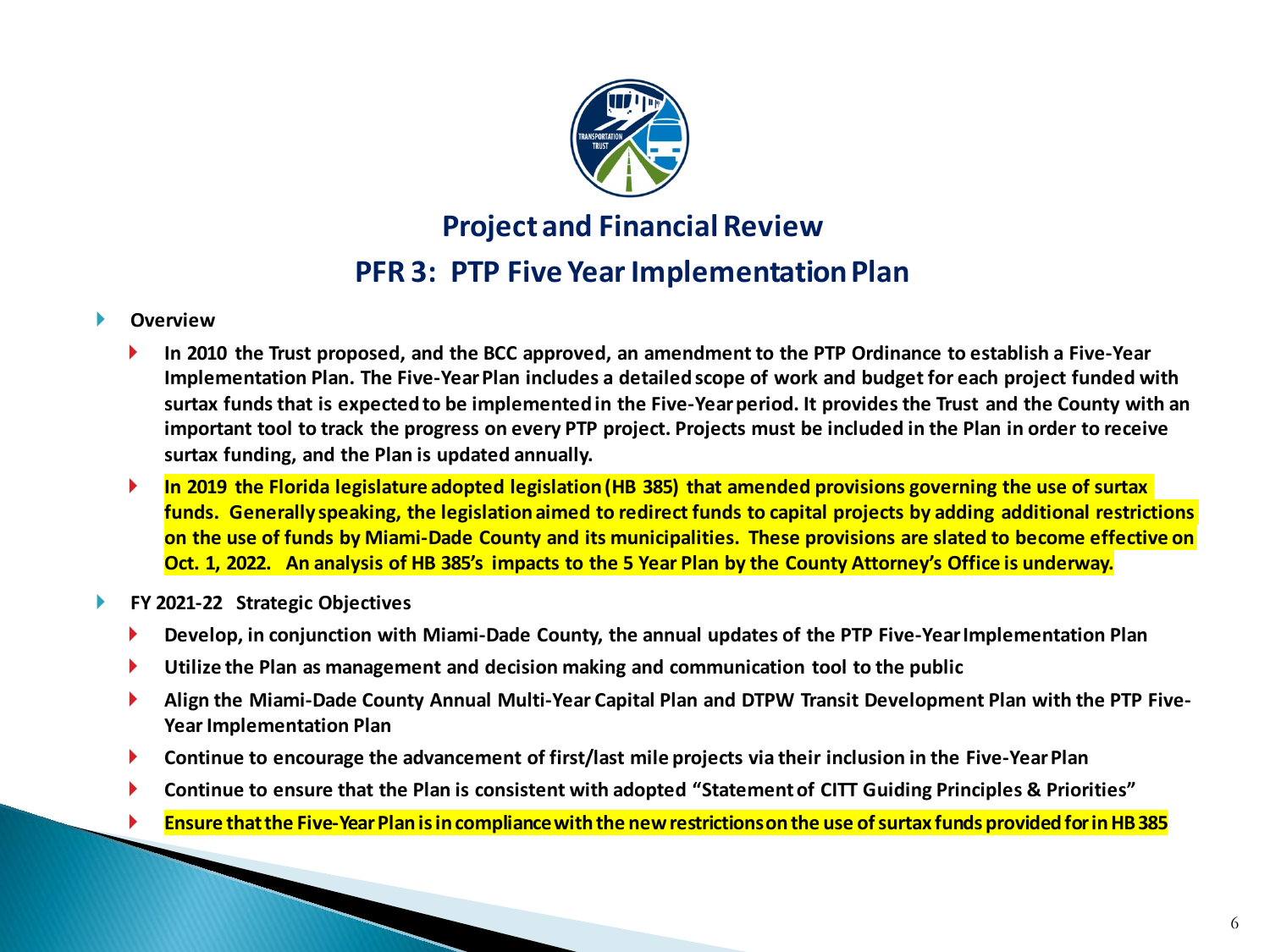

# **Strategic and Financial Planning SFP 1: PTP 2.0 & Innovative Funding Solutions**

- **The People's Transportation Plan, as approved by the voters in 2002, included major transit investments in all of the transportation corridors. PTP 1.0 has achieved many significant accomplishments. However, the progress on major corridor investments has been limited**
- **The Trust has undertaken a series of initiatives designed to address the sustainability of transit finances, with the assistance of IMG Rebel. Among the challenges tackled are to proactively address the budget shortfall identified in the MDT Financial Pro-Forma and to provide creative opportunities for future capital investments. These efforts are designed to identify, research and analyze a full range of best practices and innovative financing sources.**
- **The Trust had completed Innovative Funding Studies for all PTP/SMART Corridors a few years ago, and is now in the process of updating the Special Assessment District studies.**
- **The Trust has developed PTP 2.0 as a new paradigm for financing major capital investments**
- **The Trust, with IMG Rebel, has developed an interactive financial tool to assist in developing funding solutions for SMART Plan. The Funding Tool has been adopted by the TPO.**
- **The Trust also engaged IMG Rebel to conduct a fare elasticity study to help guide transit fare policy**
- **FY 2021-22 Strategic Objectives**
	- **Continue to utilize and promote the interactive financial tool to assist in developing overall funding solutions**
	- **Collaborate on implementation of the most promising innovative funding opportunities for each PTP/SMART Corridor**
	- **Complete the updates of the Special Assessment District studies (described further in SFP 4) for each of the corridors**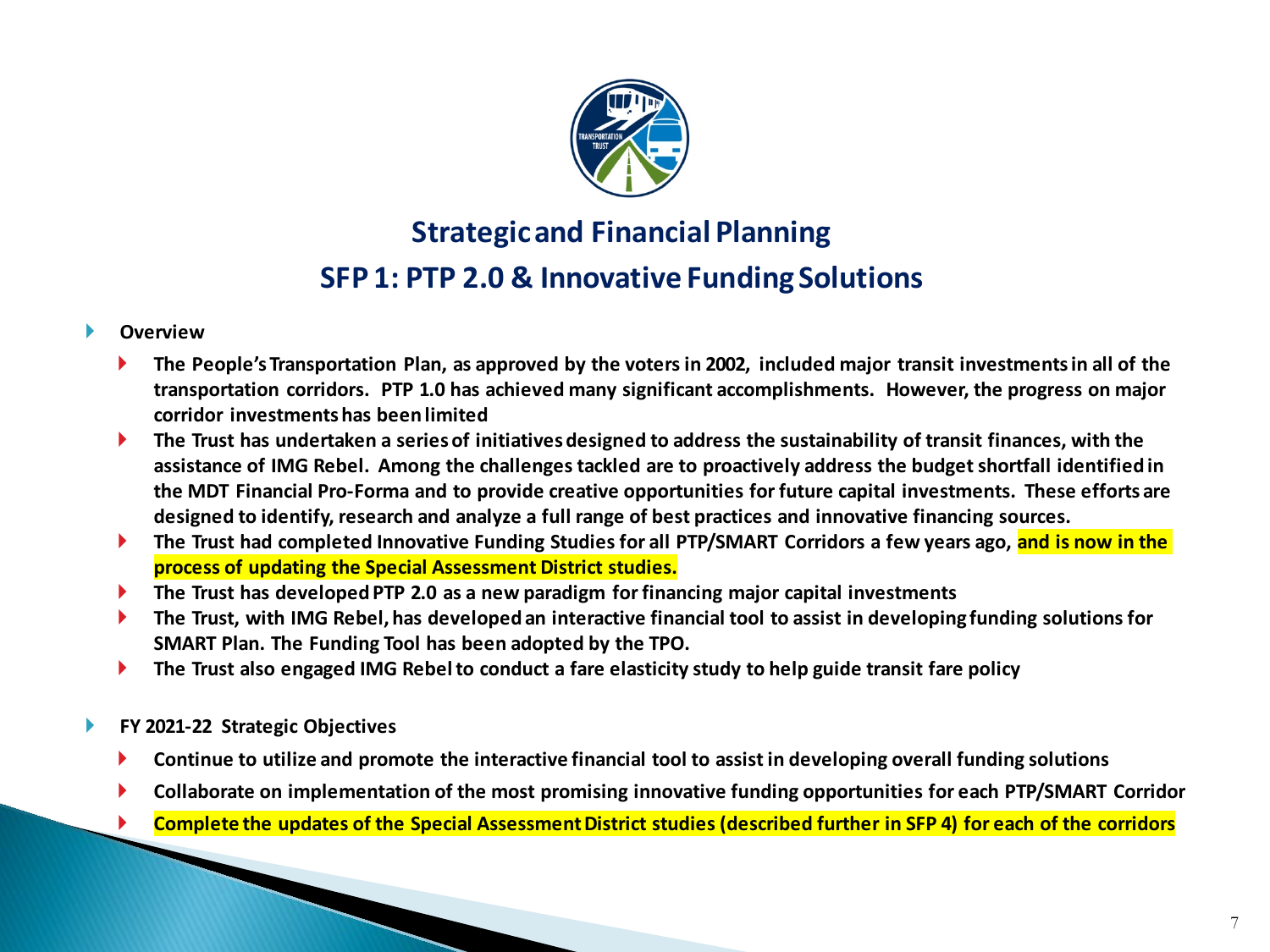

### **SFP 2: SMART Plan & PTP Corridor Support & Advocacy**

- **Overview**
	- **The People's Transportation Plan (PTP), as approved by the voters in 2002, included major transit investments in all of the transportation corridors.**
	- **The SMART Plan, adopted by the County and the TPO, is a comprehensive plan advancing major corridor investments in all six PTP corridors**
	- **All six corridors are now well-into the Project Development & Environment (PD&E) Phase. Funding for the PD&E Phase is confirmed, with the Trust providing major financial support for the three DTPW corridors. FDOT is funding the other three corridors.**
	- **PD&E in each of these corridors is at various stages of completion. The technology "solutions" being considered for these corridors includes Metrorail, People Mover, Monorail, Commuter Rail and Bus Rapid Transit (BRT).**
	- **The TPO has selected the Locally Preferred Alternative (LPA) for the following corridors:**
		- **South Dade Corridor: Gold Standard "BRT" – Construction has commenced, with completion anticipated in early 2023**
		- **North Corridor: "Elevated Fixed Guideway Transit" <b>P3 proposals due by end of Summer 2021**
		- **▶ Northeast Corridor: Commuter Rail Coordinating w FTA to enter into Project Development in Fall 2021**
		- **Beach Corridor: "Automated People Mover (APM)/Monorail" for Trunk Line/bay crossing & "Elevated APM" for the Miami extension & "BRT" for the Miami Beach extension – In Oct. 2020 BCC approved 18-month Interim Agreement phase for Trunk Line**
		- **East-West Corridor: Gold Standard "BRT" – Coordinating w FTA to request Small Starts funding in 2022**
		- **Kendall Corridor: TBD (LPA anticipated in Fall 2021)**
	- **In order for these projects to be implemented, sustained advocacy is needed at each step in the process.**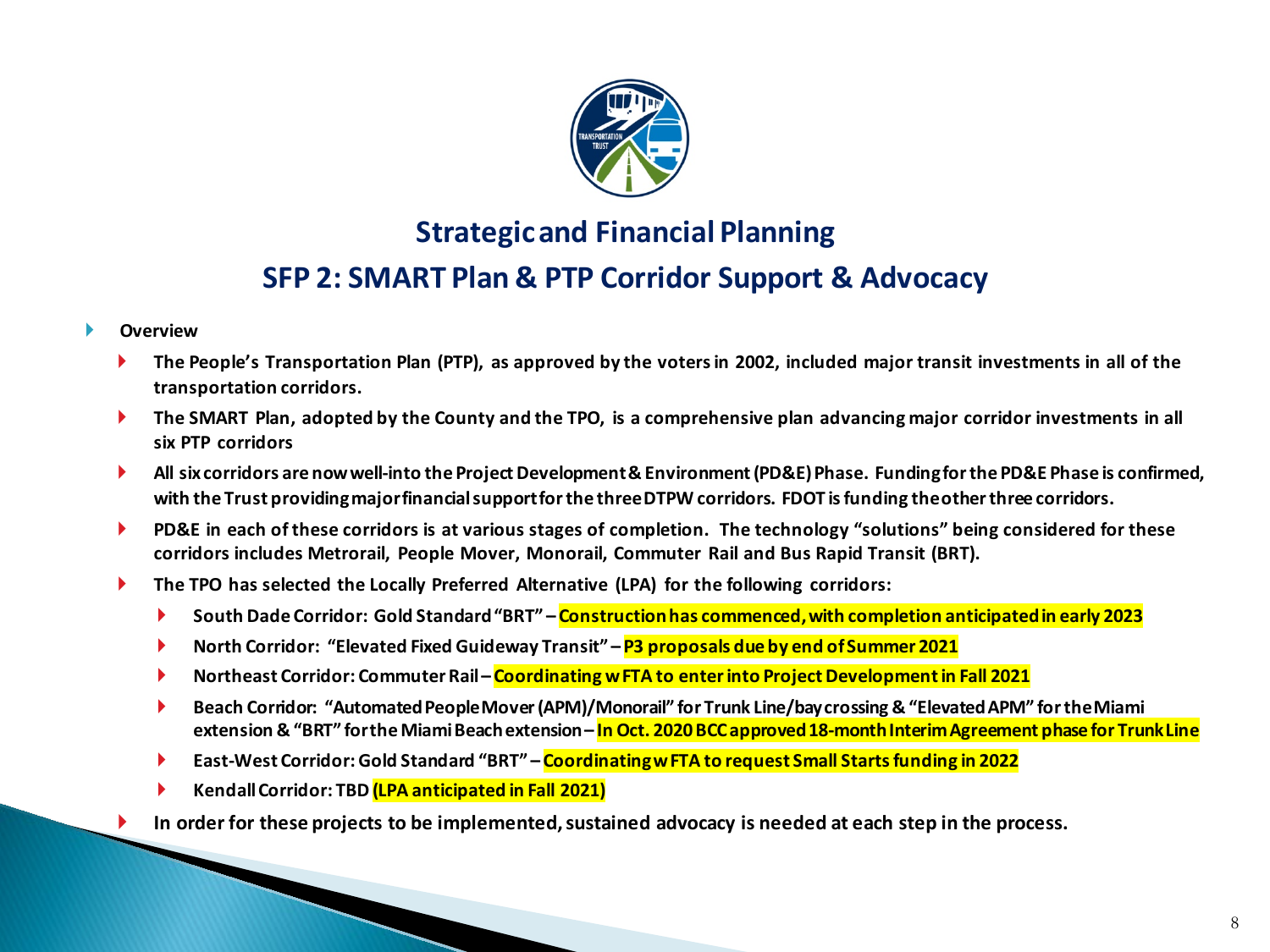

### **SFP 2: SMART Plan & PTP Corridor Support & Advocacy**

- **FY 2021-22 Strategic Objectives**
	- **Carefully monitor the status of projects in each PTP/SMART Plan corridor**
	- **Continue to develop and implement strategies to accelerate and move each project forward**
	- **Continue to support major projects in the pipeline such as the Tri-Rail Downtown Miami Link and Brightline Aventura Station**
	- **Actively participate in the PD&E Technical Committees and Project Implementation Committees for each PTP/SMART Corridor**
	- **Allocate surtax funding for future project development, construction, and Operations & Maintenance (O&M) phases for SMART Plan corridor projects as Locally Preferred Alternatives are selected**
	- **Continue to support the Implementation of the SMART Plan Bus Express Rapid Transit (BERT) Network that provides rapid transit express bus service throughout the County.**
	- **Continue to support and fund SMART Plan Terminal/hubs and 1st/Last Leg Connections such as Golden Glades Sunshine Station, Dolphin Station TOD, Transitway Park-and-Rides/Tamiami Station, Panther Station, BERT routes and supporting Park-and-Rides, etc.**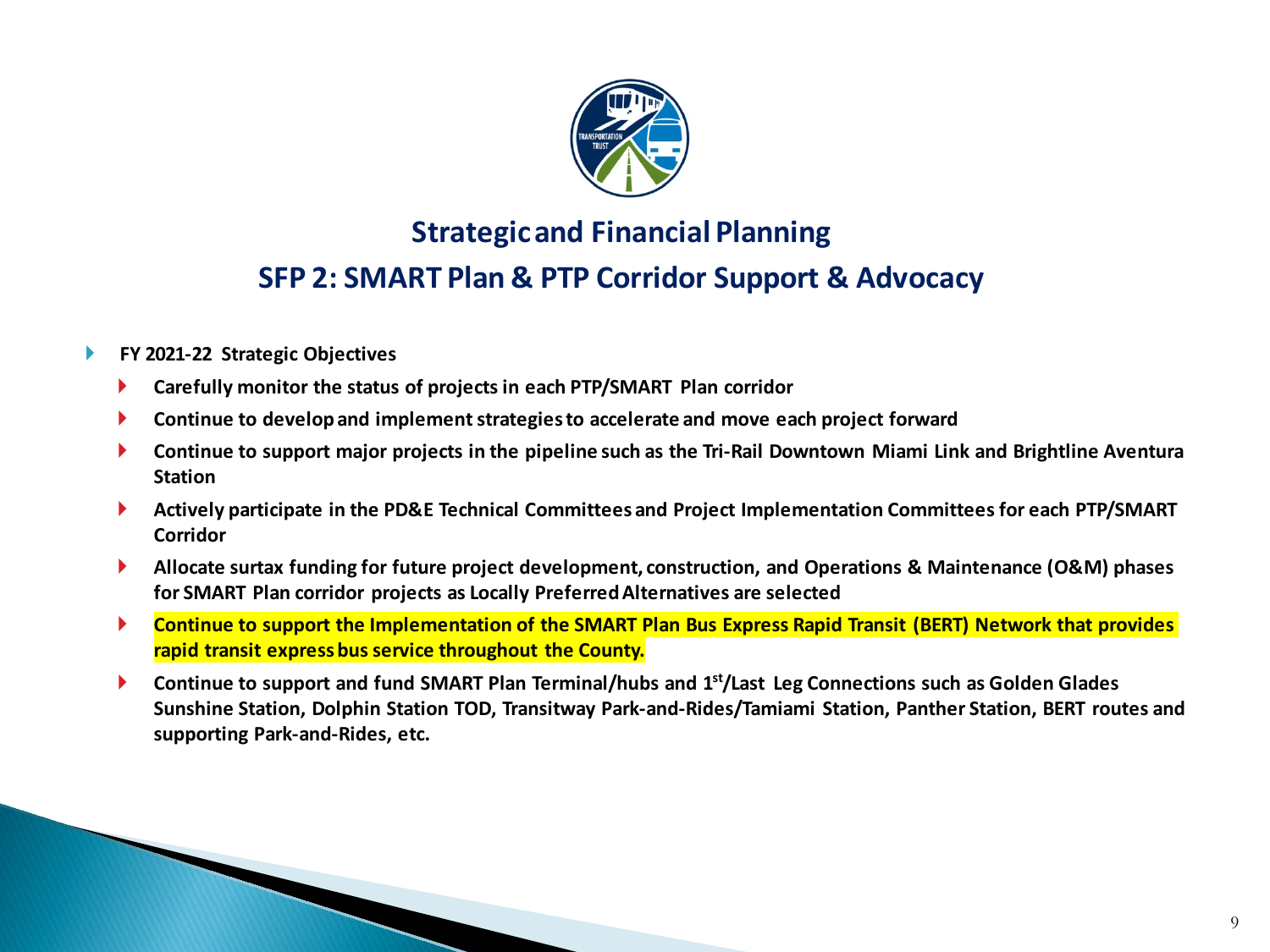

# **SFP 3: Transit Pro-Forma Review & PTP Capital Funding Availability for Major PTP Corridor Projects**

- **The Trust and BCC, as part of the "Unification" Ordinance, established a "Capital Expansion Reserve" to fund future major corridor improvements beyond the Orange Line.**
- **The first cycle of PTP bond issuances is "winding down". The initial cycle included original PTP projects, specifically including the Orange Line to MIA. It also included significant expenditures for projects added to the PTP by amendment including the purchase of new Metrorail and Metromover vehicles and a number of capital infrastructure renewal projects.**
- **A Transportation Infrastructure Improvement District (TIID) promoted by the CITT was adopted by the BCC and will provide an estimated \$2 Billion in additional funding to advance the SMART Plan over the 40-yr life of the Pro-Forma**
- **The CITT approved a Resolution rescinding its prior support for "Unification." In response, the BCC approved a Resolution restricting the use of surtax funds in the FY20 fiscal year budget to only those projects approved by the voters in 2002. While the "Unification" policy is technically still in place, due to an increase in debt service obligations, unification has become moot, as there are not enough surtax funds to cover O&M expenses at past levels**
- **The BCC approved resolutions establishing that Revenues generated by Douglas Road TOD and South Miami TOD be transferred for the development and construction of the SMART Plan**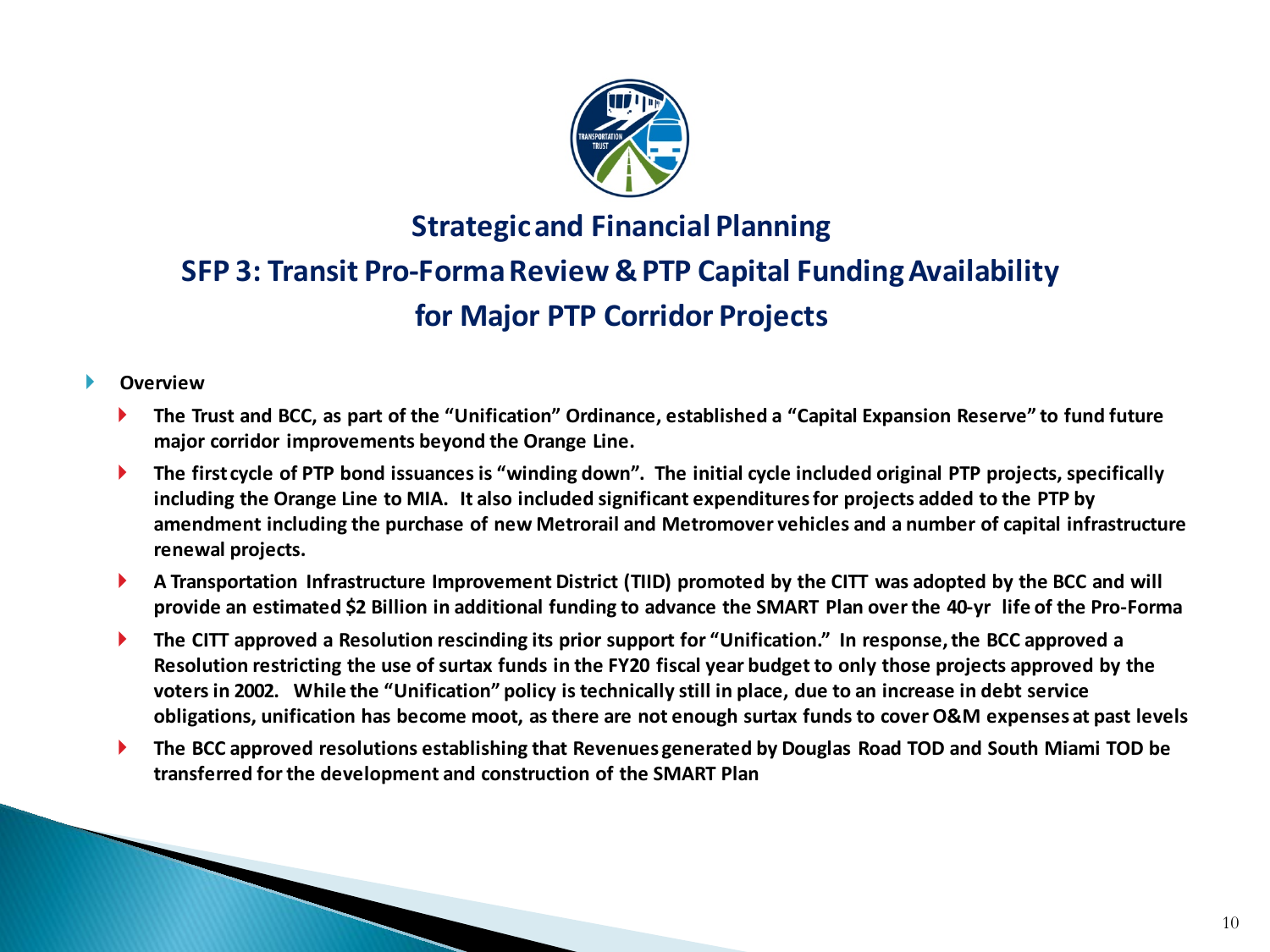

# **SFP 3: Transit Pro-Forma Review & PTP Capital Funding Availability for Major PTP Corridor Projects**

#### **FY 2021-22 Strategic Objectives**

- **Strategically use the capital expansion reserve fund to act as a catalyst to stimulate progress on major corridor investments specifically including the SFRTA Tri-Rail Downtown Miami Link, the PD&E studies for the SMART Plan, and subsequent project development, construction, and Operations & Maintenance (O&M) phases for each of the SMART Plan corridors**
- **Complete analysis of the updated Pro-Forma, including an analysis of the potential impacts of COVID-19 on surtax funds and the PTP**
- **Contribute modeling and other analytical support to collaborate with the County on the development of each year's Pro-Forma**
- **Run alternate Pro-Forma scenarios with a particular focus on capital fund availability for major PTP corridor projects**
- **Continue to facilitate and monitor the progress for the unwinding of Unification**
- **Continue a collaborative discussion with the County and TPO to determine the distribution of future bond proceeds between corridor expansion projects and infrastructure renewal projects**
- **Continue to facilitate, with key stakeholders, a process to identify and develop new efforts that advance the implementation of major corridor development and rapid transit in Miami-Dade County. The financing for major capital projects will continue to be very challenging. Community-wide efforts to identify priorities and develop funding plans are essential.**
- **Continue to request that revenues generated by TODs be transferred for the development and construction of the SMART Plan**
- **Continue to advocate for the development of Special Assessment Districts along each corridor to increase funding levels for SMART Plan implementation**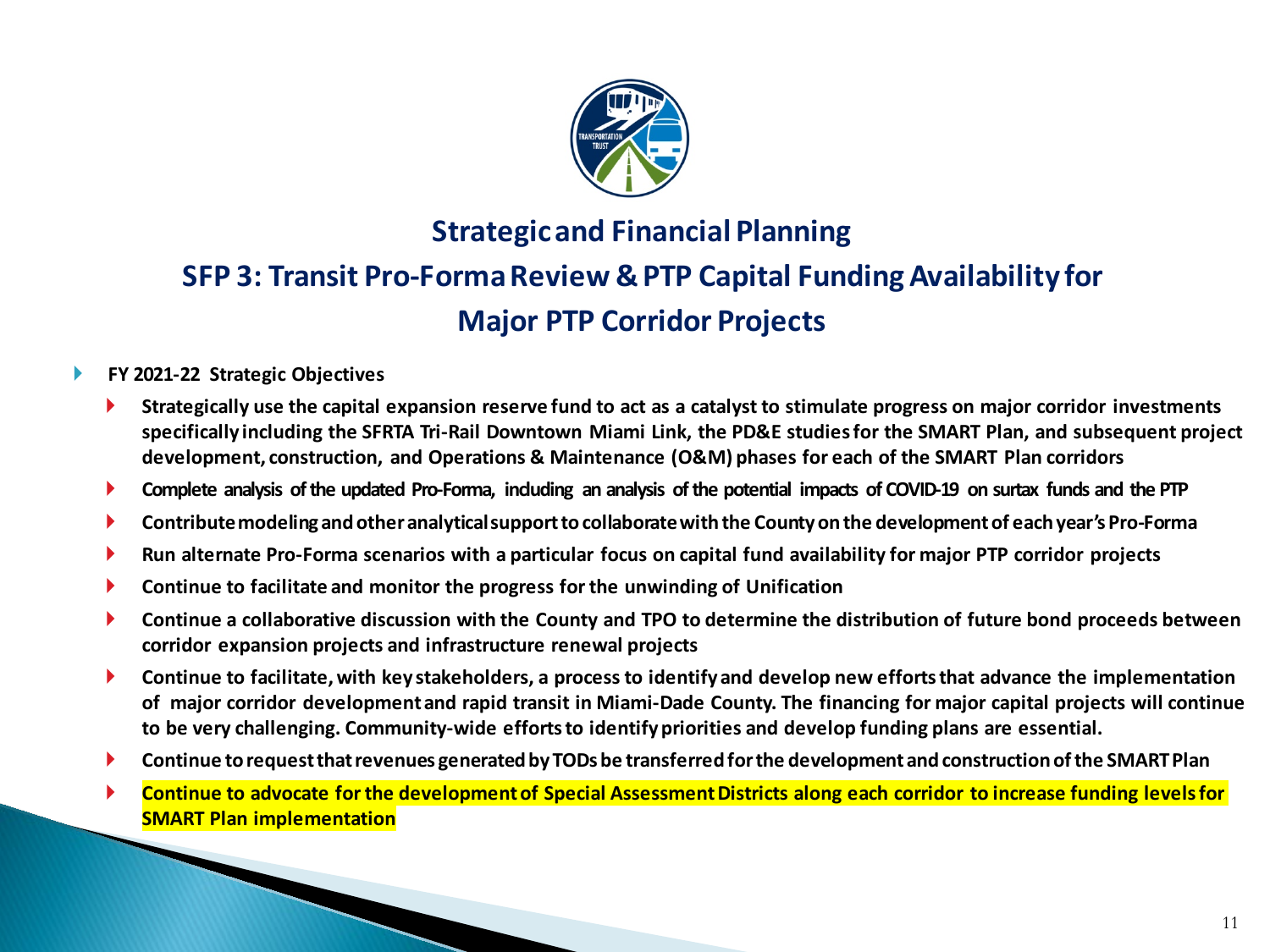

## **SFP 4: Strategic Analysis**

- **The CITT engages an outside strategic/financial consulting firm, IMG Rebel, to assist with various strategic analysis**
- **The CITT commissioned two strategic assessments in recent years to determine whether investment of surtax dollars in the existing Metromover and Metrorail systems were being protected vis-à-vis adherence to preventative policies and practices. The reports outlined several areas of concern, and recommendations for addressing them.**
- **In 2021 IMG Rebel developed an interactive PTP Dashboard tool that the CITT, County, Municipalities and the public can use to monitor and analyze performance trends for both the County and municipal transit systems.**
- **In 2021, IMG Rebel completed the "DTPW Transit O&M Overtime Budget and Benchmarking Study" to diagnose the overtime cost drivers, comparison with the peers and benchmarking, and reported finding/recommendations .**
- **FY 2021-22 Strategic Objectives**
	- **Continue to monitor the County's efforts to address the concerns and recommendations provided in the CITT's Metromover and Metrorail Preventative Maintenance Assessment reports. The Trust regularly asks DTPW for status updates to ensure that the recommendations are being addressed.**
	- **Continue to update, enhance and utilize the CITT's Interactive PTP Dashboard as a tool to monitor, analyze and improve the County/municipal transit systems. Work with IMG Rebel to develop Phase II of the dashboard that includes tracking of all surtax funded DTPW capital and infrastructure improvement projects.**
	- *Continued on next page…*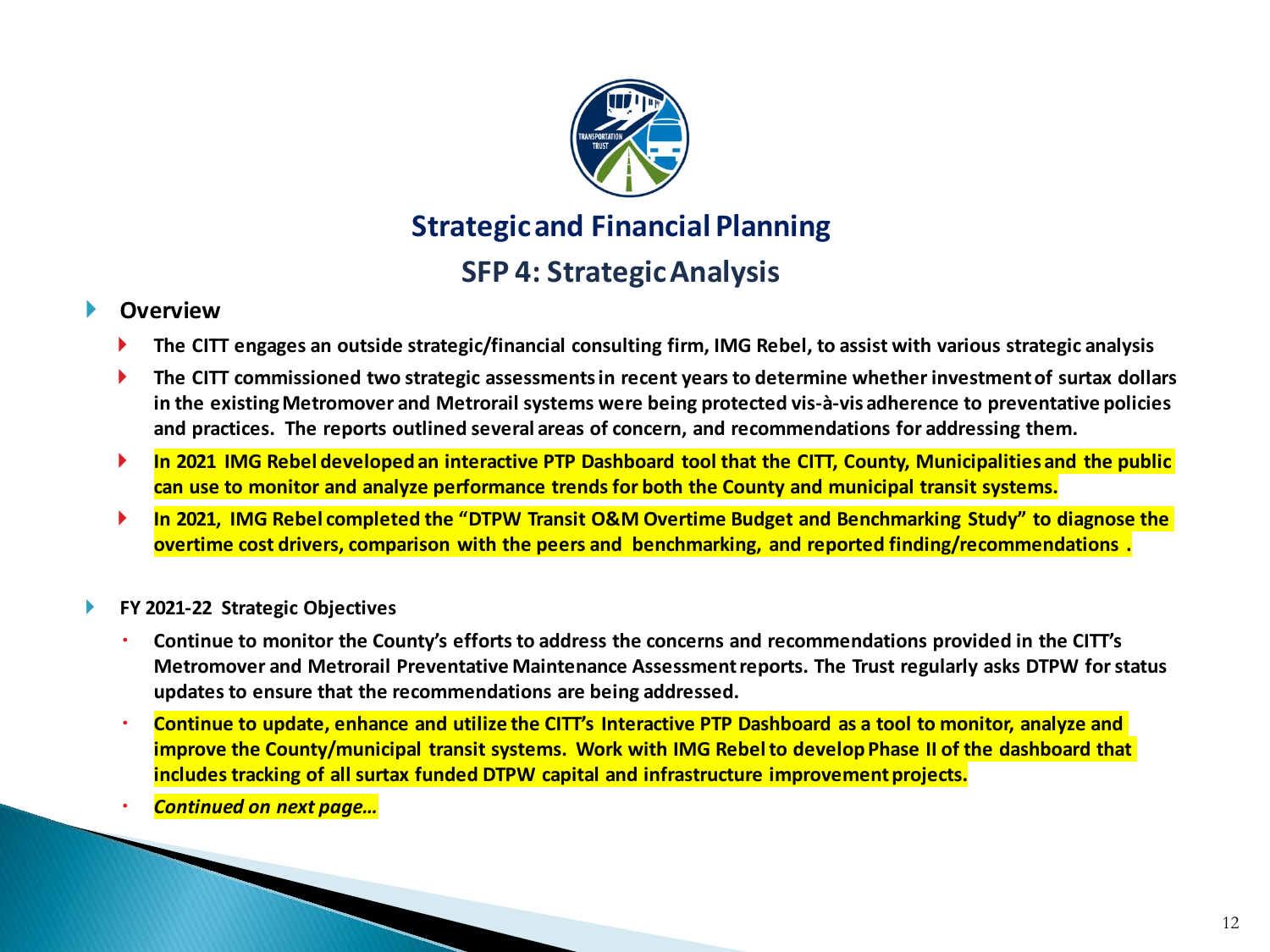

### **SFP 4: Strategic Analysis**

#### **FY 2021-22 Strategic Objectives (***continued***)**

- **Continue to commission and conduct additional strategic analysis in furtherance of the CITT's strategic objectives. Several new initiatives are underway or planned for FY 2021-22, including:**
	- **PTP status and Surtax spending report card**
	- **Forecast new funding opportunities from Federal government as a result of change to existing policy or new legislation/regulations**
	- **Update the Special Assessment District studies for each SMART Plan Corridor**
	- **Municipal Contracting Study Phase II – develop a standard contract template to assist municipalities with negotiating better contracts with third party transit service providers**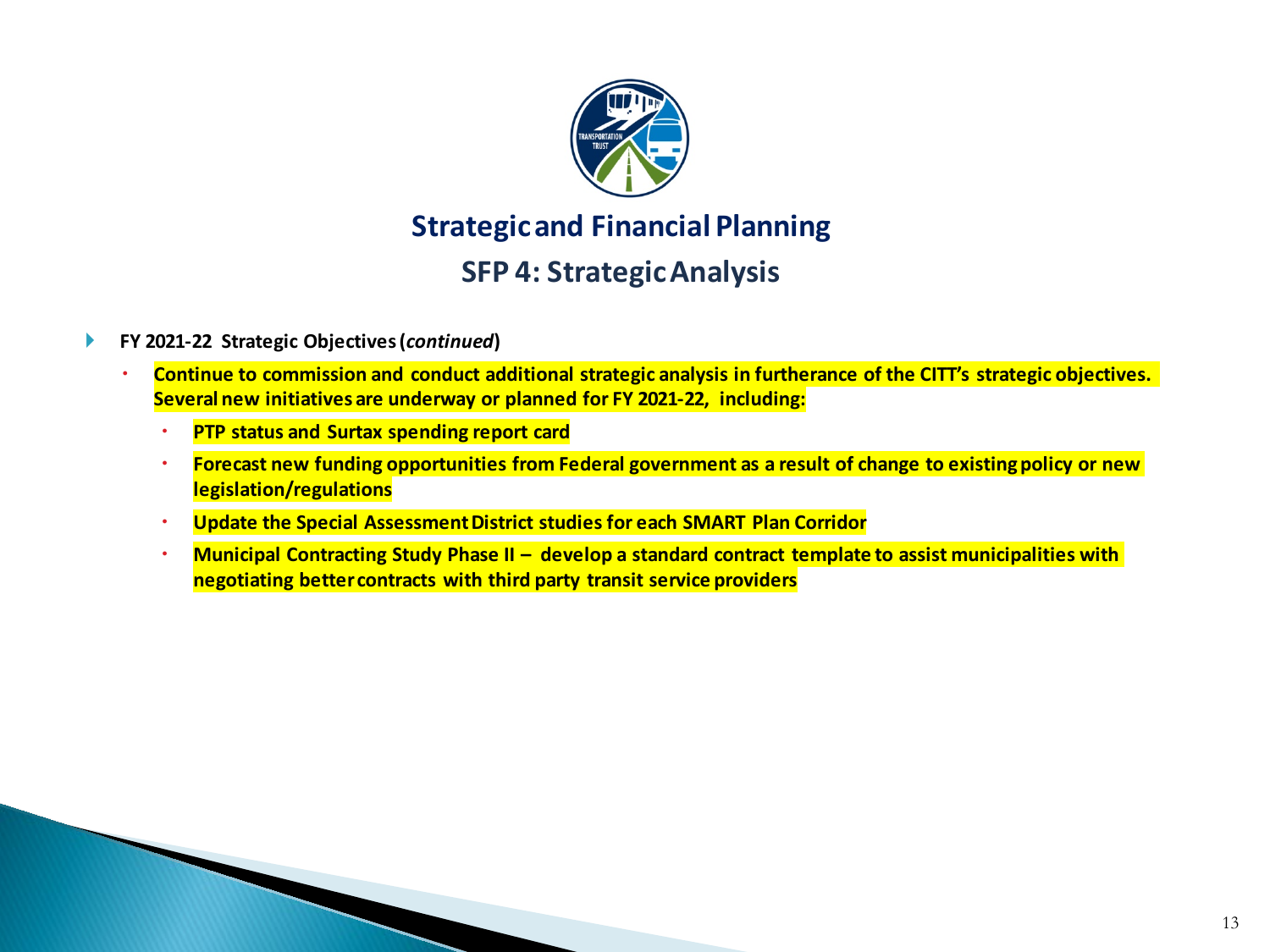

**Strategic and Financial Planning SFP 5: Ordinance Enhancements** 

- **The Trust, in cooperation with the County and the municipalities, holds periodic meetings and workshops to discuss best practices and how the use of surtax funds can support these efforts. The Trust is able to support most of these best practices administratively. At the 2017 Municipal Workshop several of the best practices discussed required modifications to the current Ordinance.**
- **In 2018, the CITT was able to successfully amend the PTP Ordinance to provide for:**
	- **First/Last leg solutions including variable fixed route, on-demand, and technology based applications**
	- **Revised Maintenance of Effort calculation for extraordinary situations**
	- **Clarification of the Five-Year Implementation Plan timetable**
- **At its 2018 Strategic Workshop, Members discussed the importance of regular attendance at Trust meetings, and directed Staff to work towards an amendment of the CITT Ordinance that would strengthen attendance requirements, and to work with the BCC to follow the CITT's lead in rescinding "unification." We continue to work towards codification of these desired amendments.**
- **In March 2021, the Ordinance was amended to provide municipalities with greater flexibility in the use of surtax funds for on-demand service by allowing the service to freely extend beyond a municipality's jurisdictional boundaries**
- **FY 2021-22 Strategic Objectives**
	- **Continue pursuing Ordinance amendments as necessary to further CITT objectives**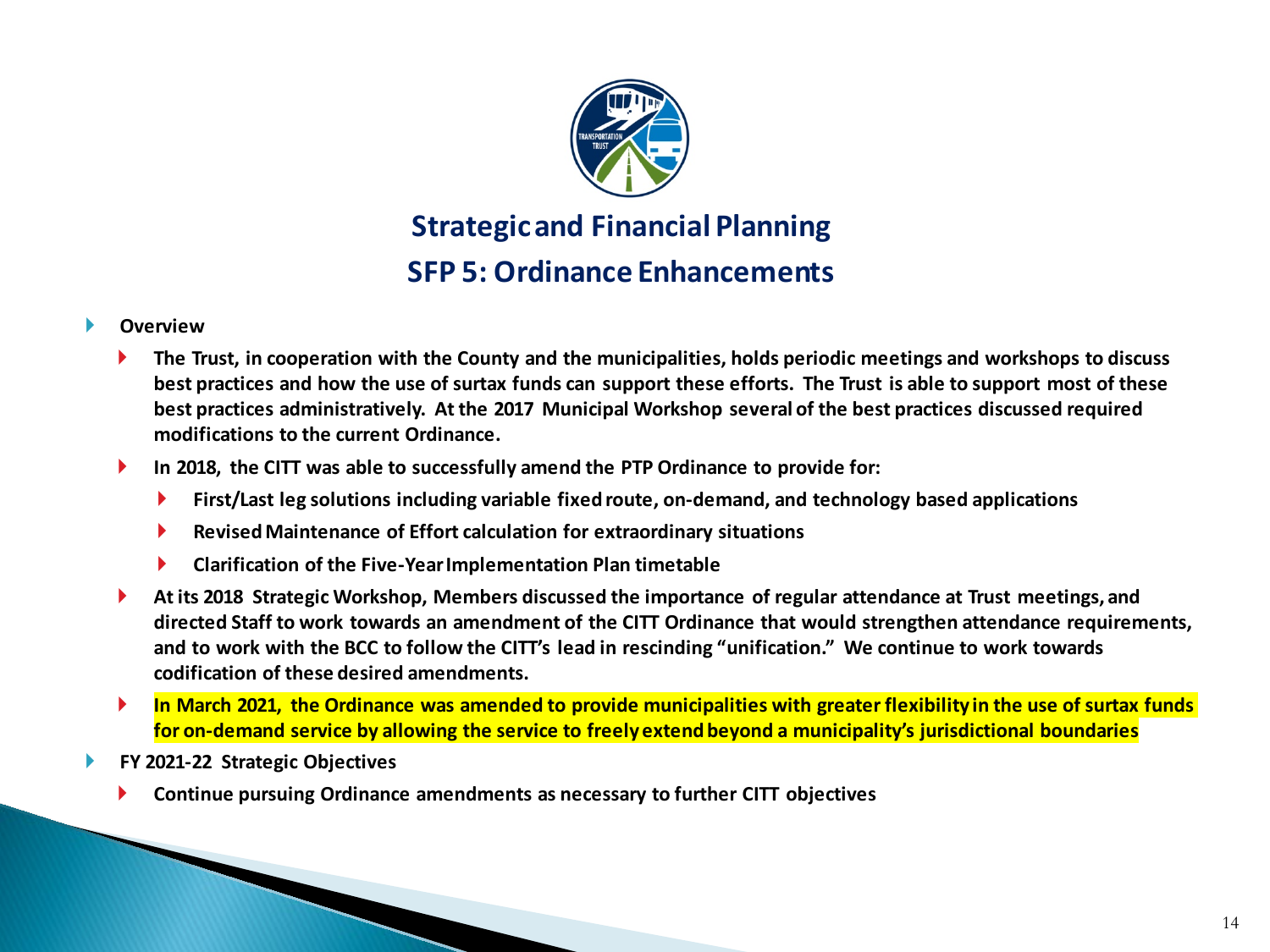

### **Municipal Program**

### **ML 1: Coordination, Partnerships, Policy and Program Guidance**

- **Overview**
	- **The Trust facilitates partnership opportunities between municipalities and the Miami-Dade County Department of Transportation and Public Works. The Trust also facilitates coordination and partnerships between municipalities.**
	- **The Trust develops policy and program guidance for the municipalities. Additionally, the Trust facilitates and disseminates best practices information to the cities and ensures this information is incorporated legislatively and administratively.**
	- **In the past years, the CITT launched a staff-level Transportation Partners Coordinating Committee to coordinate with municipal and agency transportation officials on a regular basis**
	- **The CITT completed a Municipal Contract study which compared terms of all municipal circulator contracts with third-party vendors and identified best practices which will be shared with the municipalities**
	- **In 2021 the CITT's strategic consultants, IMG Rebel, developed an interactive PTP Dashboard tool that the CITT, County, Municipalities and the public can use to monitor and analyze performance trends for both the County and municipal transit systems.**
	- **In 2021, IMG Rebel completed an analysis of COVID-19's potential impacts to surtax collections. This was shared with municipalities to provide guidance to their budget development and service plans.**
- **FY 2021-22 Strategic Objectives**
	- **Continue to support efforts to coordinate Metrorail and MDT bus routes with municipal shuttles to increase efficiency and reduce duplication**
	- **Showcase municipal best practices at Trust Meetings**

*Continued on next page…*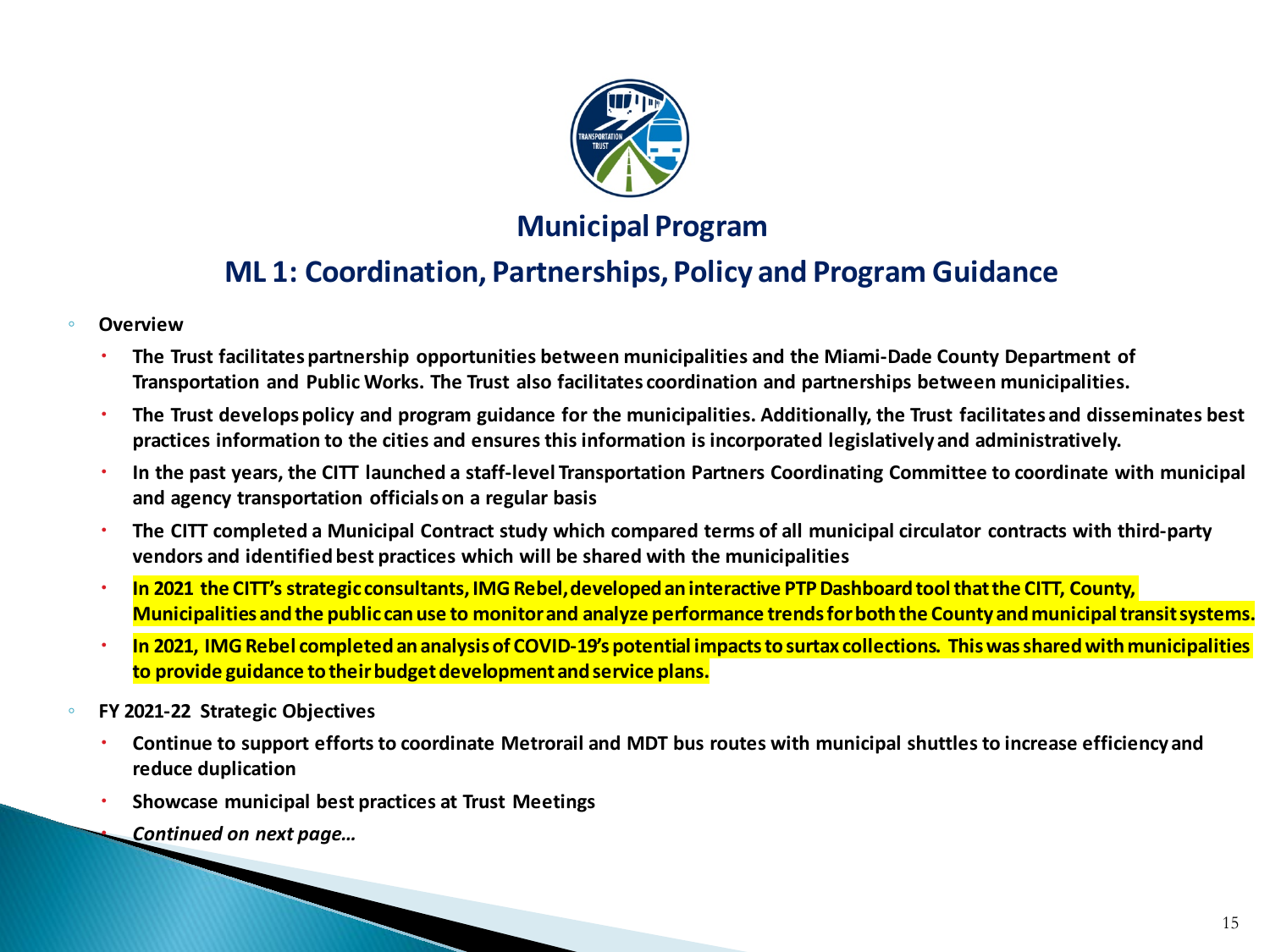

## **Municipal Program**

### **ML 1: Coordination, Partnerships, Policy and Program Guidance**

#### ◦ **FY 2021-22 Strategic Objectives (***continued***)**

- **Continue to host an Annual Municipal Workshop to promote best practices, coordination and program development**
- **Continue to facilitate and host a staff-level Transportation Partners Coordinating Committee to coordinate with municipal transportation officials on a regular basis**
- **Provide enhanced technical assistance to municipalities experiencing severe financial problems**
- **Coordinate and support efforts to involve municipalities in the SMART Plan**
- **Enhance CITT awareness by coordinating with municipalities the placement of the new Project I.D. and other branding initiatives on Municipal Circulators and surtax funded projects**
- **Continue to distribute grant opportunities that are available to municipalities**
- **Coordinate integration efforts between municipalities and DTPW to show real-time trolley arrival information on the MDT tracker app**
- **Conduct site visits to all municipalities on a regular basis**
- **Create a formal monitoring program to assure compliance**
- **Continue to work with municipalities to implement recommendations in the Municipal Contracts Study.**
- **Encourage municipalities to utilize the CITT's Interactive PTP Dashboard as a tool to analyze their transit system performance, conduct peer analysis, and improve their services**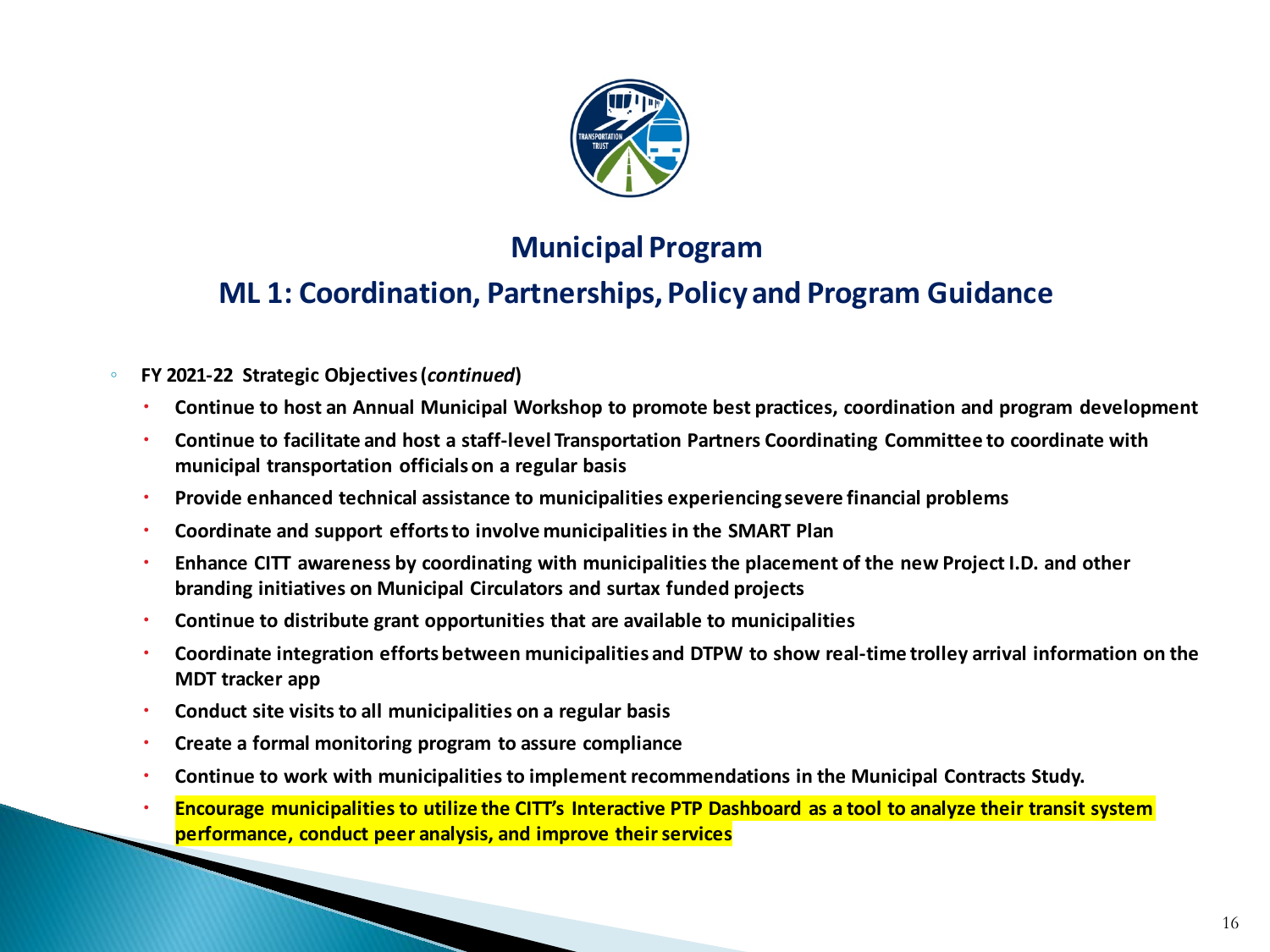

# **Municipal Program ML 2: Municipal Reporting**

#### ◦ **Overview**

- **The Trust works with municipalities on quarterly and annual mandatory reporting requirements**
- **Implemented a new reporting template that gathers additional data necessary for monitoring the efficient use of Surtax funds**
- **FY 2021-22 Objectives**
	- **Continue to upgrade substantive aspects of municipal annual and quarterly reporting to provide for the meaningful collection of data essential to supporting surtax funding**
	- **Continue to support positive enhancements to the CITT Ordinance**
	- **Require enhanced reporting for municipalities with compliance or audit issues**
	- **Utilize augmented reporting and data collection to update and enhance the CITT's Interactive PTP Dashboard**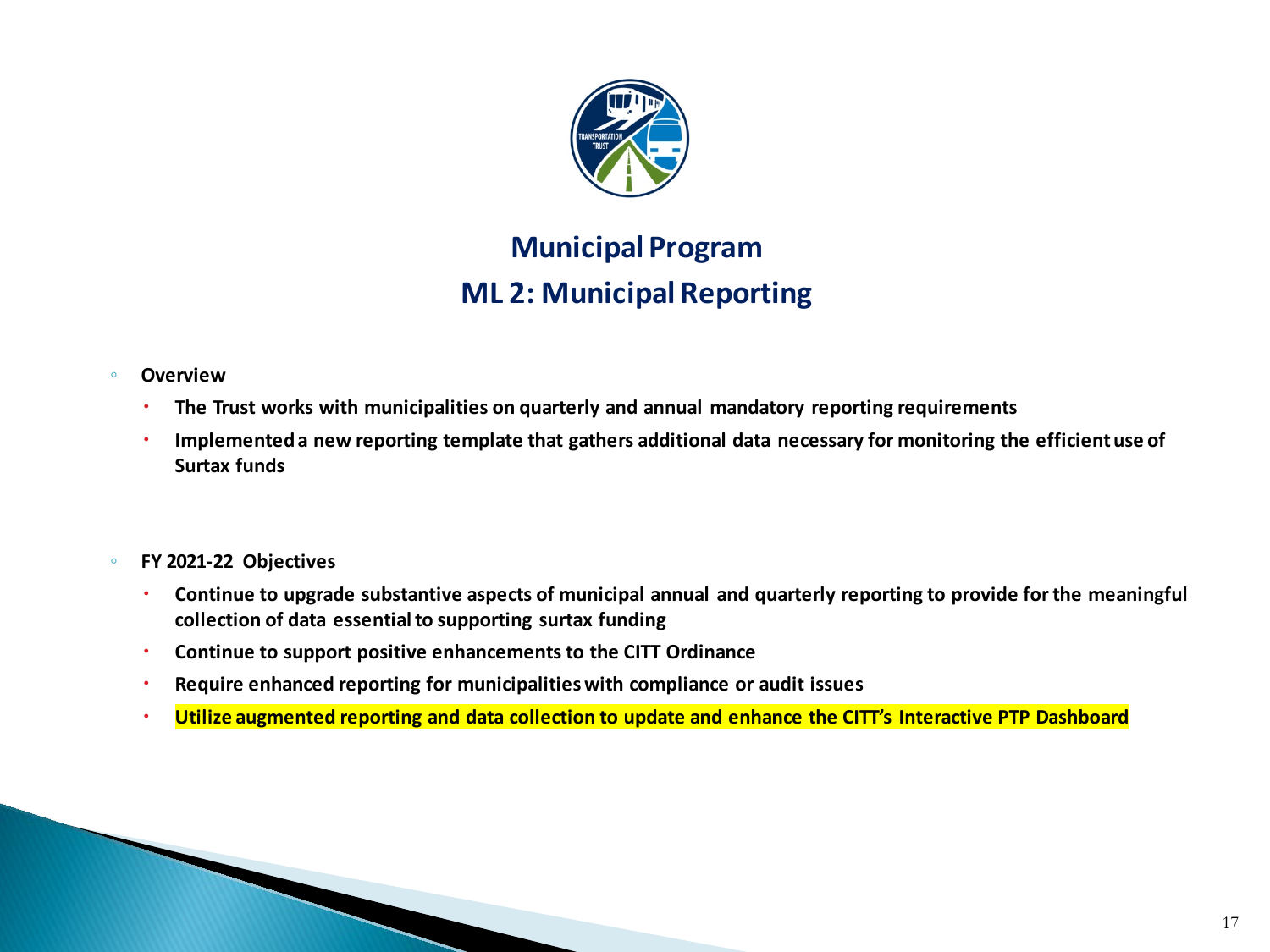

# **Audit & Financial Management AFM 1: CITT Fund Financial Management**

#### **Overview**

- **The Transportation Trust should continue to prioritize and enhance its financial management capabilities to ensure that surtax funds are fully and properly accounted for and managed by the respective user groups.**
- **In 2019 the Florida legislature adopted legislation (HB 385) that amended provisions governing the use of surtax funds. Generally speaking, the legislation aimed to redirect funds to capital projects by adding additional restrictions on the use of funds by Miami-Dade County and its municipalities. These provisions are slated to become effective on Oct. 1, 2022. An analysis of HB 385's impacts to the 5 Year Plan by the County Attorney's Office is underway.**

#### **FY 2021-22 Objectives**

- **Continue to prioritize and enhance financial management capabilities**
- **Monitor the DTPW adherence to the 5% cap on administrative expenses and develop, as needed, specific guidelines on eligibility of expenses**
- **Ensure County/municipal compliance with the new restrictions on the use of surtax funds provided for in HB 385**
- **Utilize the CITT's Interactive PTP Dashboard as a tool for tracking surtax collections and expenditures**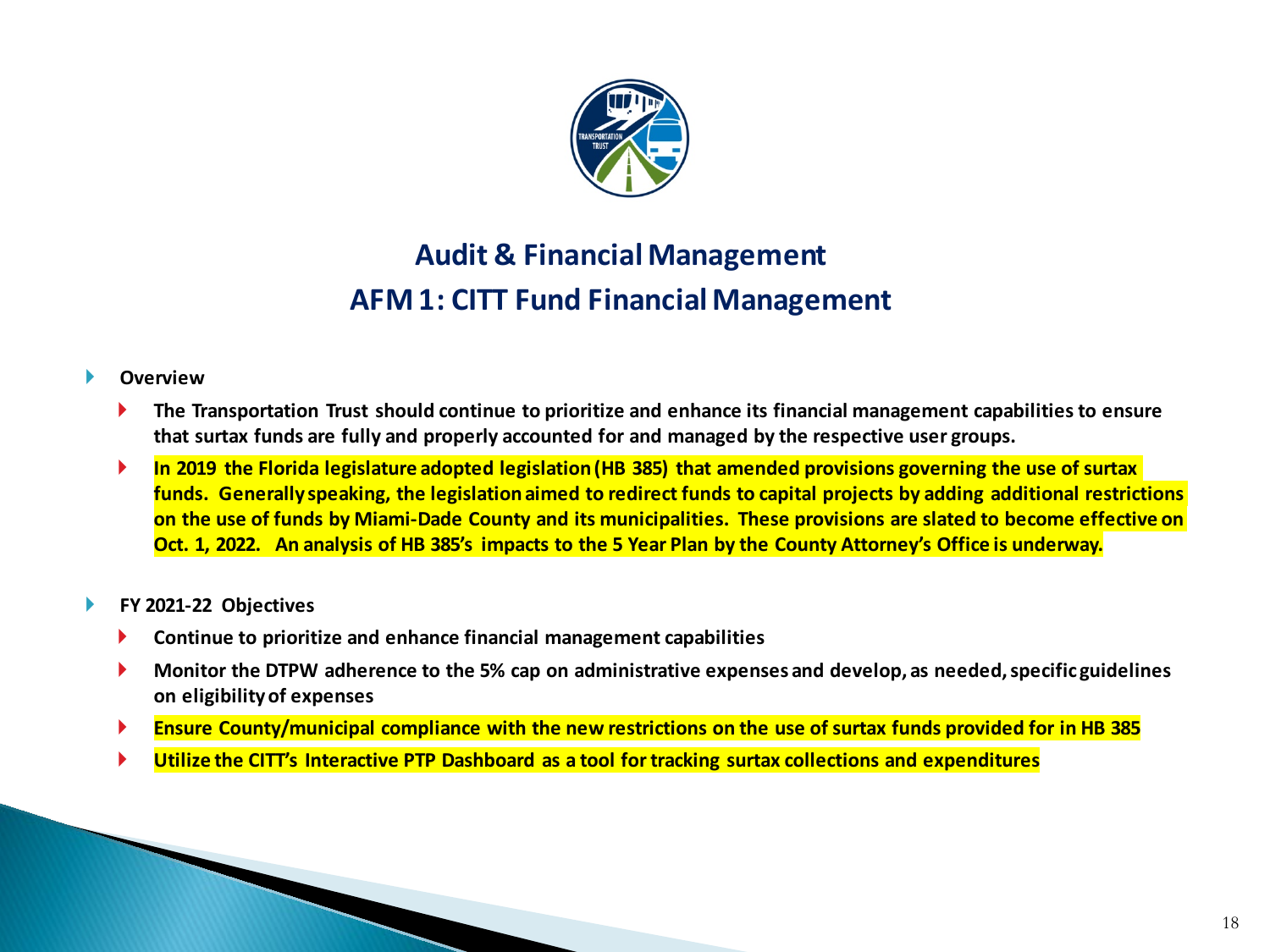

# **Audit & Financial Management AFM 2: Municipal Audits**

#### ◦ **Overview**

- **The Trust, with the assistance of Audit and Management Services (AMS), has completed several cycles of municipal audits, and is currently in the process of completing the next round of audits**
- **Began to report the status of all audits on the CITT Quarterly Report**
- **FY 2021-22 Objectives**
	- **Continue municipal audit efforts with AMS to ensure the completion of municipal audits in order to complete a full audit cycle every 2-3 years**
	- **Audit on a more frequent basis those municipalities with significant audit issues**
	- **Coordinate with municipalities and AMS to resolve audit findings**
	- **Continue to report status of audits on the CITT Quarterly Report**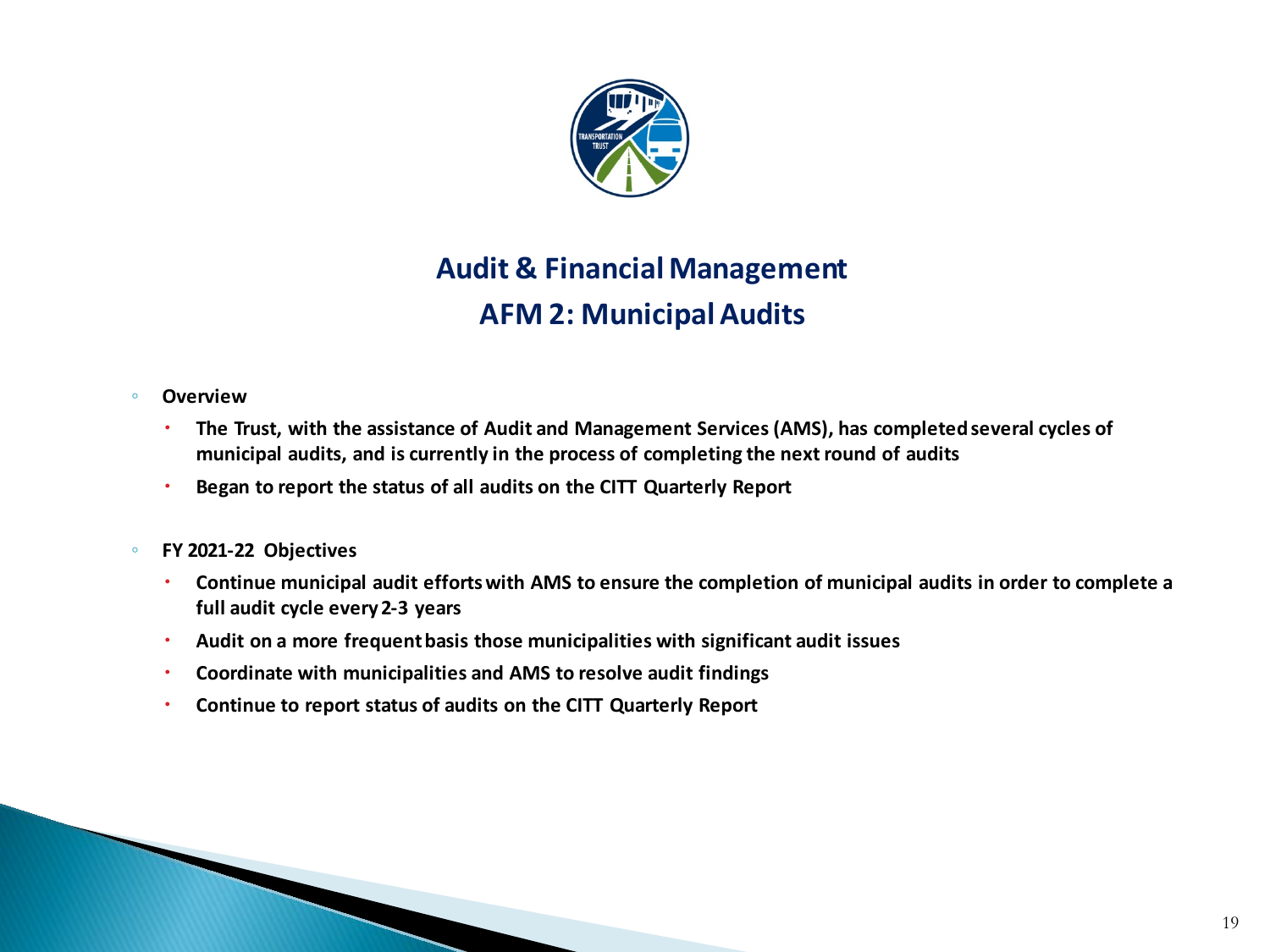

# **Audit & Financial Management AFM 3: County Audits**

#### ◦ **Overview**

- **The Trust, with the assistance of AMS, is responsible for regular audits of surtax expenditures of the Public Works and Transit components of the Department of Transportation and Public Works (DTPW). The most recent audit for "Transit" was completed in October 2020, and for "Public Works" in January 2021**
- **FY 2021-22 Strategic Objectives**
	- **Start compiling and providing AMS with any documents needed for the next audit of the Transit and Public Works functions of DTPW, which is currently scheduled for 2023**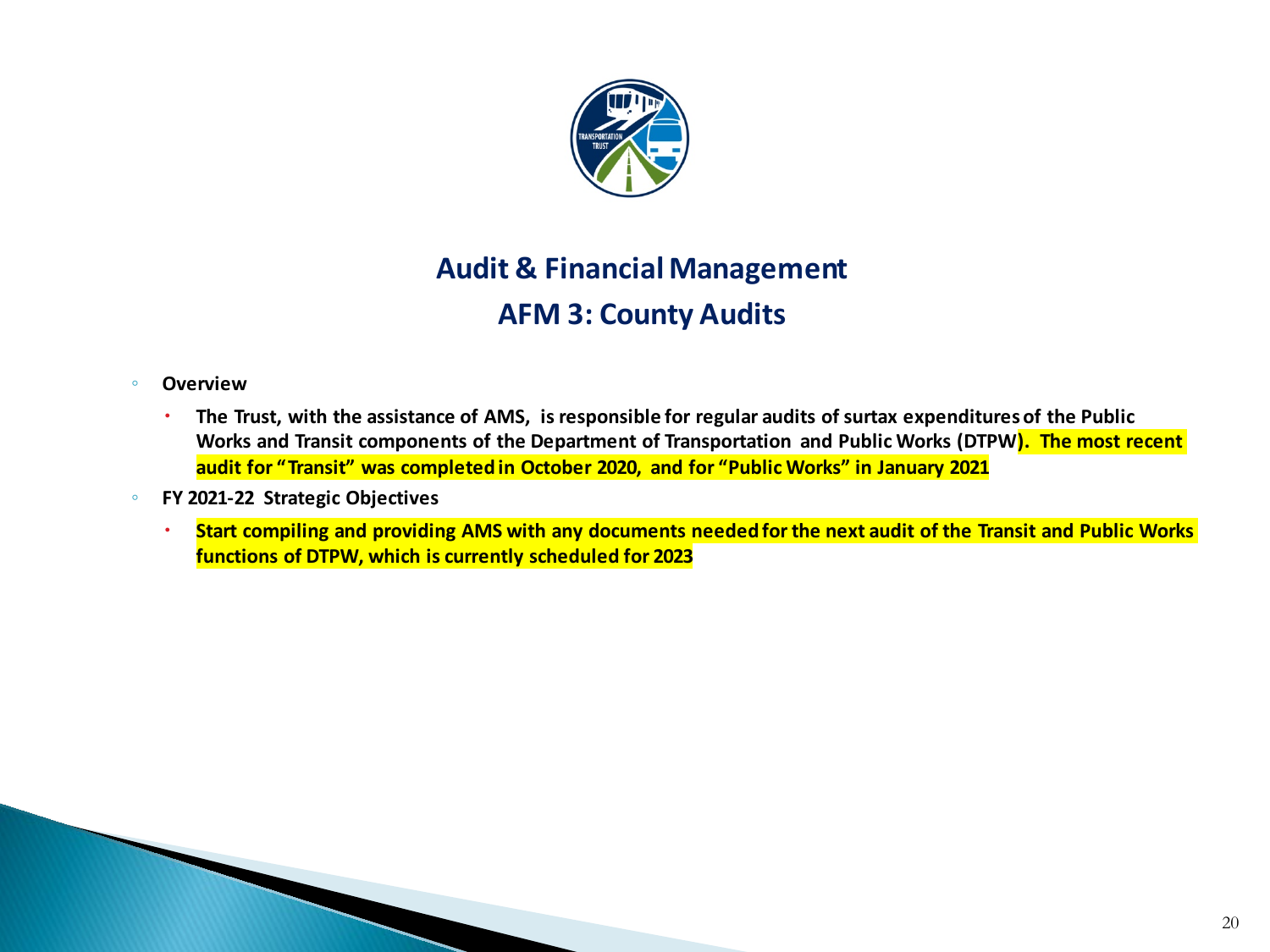

# **Community Outreach & Engagement CO 1: Communication**

- **The Transportation Trust strives to enhance its community outreach and engagement efforts by developing a comprehensive, positive, proactive and expanded multi-media community outreach and communications program that strives to inform the public about the Transportation Trust and its many achievements. This program also will tell the full story about the history, challenges, and positive advancements of the Transportation Trust, as well as the Transportation Trust's continued progress in fulfilling its oversight role and meeting Miami-Dade County's transportation needs through projects funded in whole or in part with surtax funds.**
- **The CITT is currently working to engage an outside firm to assist with varied community outreach & engagement efforts**
- **The CITT is currently working to develop a volunteer Ambassador Program (described further in CO 6) that will, among other things, work as customer advocates on behalf of the CITT and help to disseminate CITT messaging**
- **FY 2021-22 Strategic Objectives**
	- **Select and engage with an outside Community Engagement firm to develop and execute a holistic community outreach and engagement strategy.**
	- **Increase the use of technology and social media in outreach activities with an emphasis on dialogue and two-way communication**
	- **Continue the effort to enhance transparency by providing historical documents, reports and timely current items on the CITT website; Develop a more dynamic "digital magazine" web portal to complement the CITT's existing website**
	- **Utilize the CITT's Interactive PTP Dashboard as a tool for furthering community outreach and engagement efforts**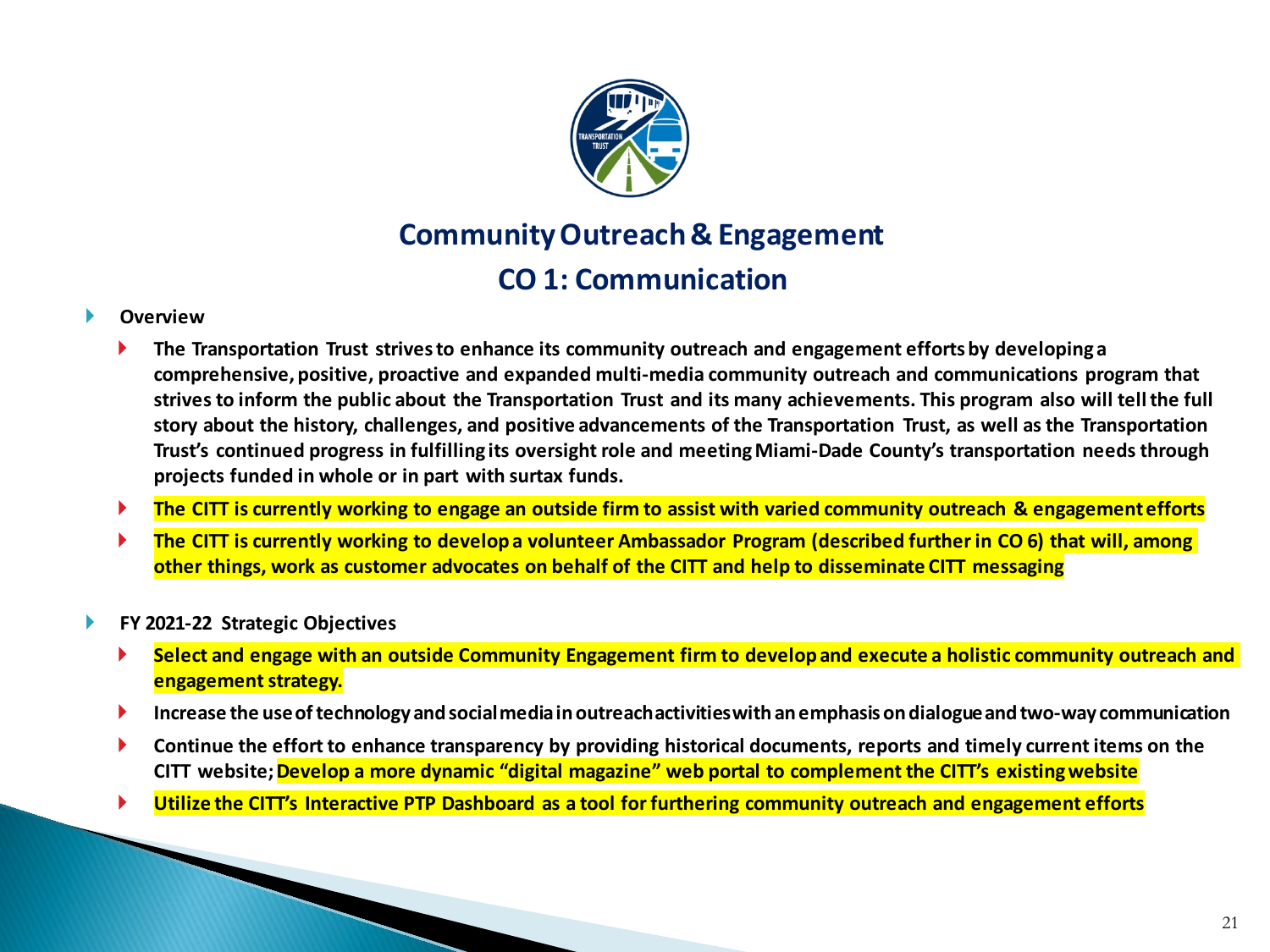

# **Community Outreach & Engagement CO 2: Marketing Campaign**

#### **Overview**

- **The Transportation Trust continues to work on a Transportation Trust/PTP marketing campaign.**
- **A key component of our efforts is the development of a "Did You Know?" campaign that highlights the role of the PTP and surtax dollars in funding major transportation programs and projects, such as the new fleet of Metrorail vehicles, the new fleet of Compressed Natural Gas (CNG) buses, the municipal trolleys, the Golden Passport and Patriot Passport program, and more.**
- **A new half-penny Project I.D. was created in partnership with the County's Communications Department and the Miami-Dade County Board of County Commissioners to better communicate accomplishments of the PTP to the public.**

#### **FY 2021-22 Strategic Objectives**

- **Work with the new outside Community Engagement firm to develop and execute any desired community engagement campaigns.**
- **Utilize multi-media resources to continue to publicize the role of the PTP in major transportation programs and projects through the development of the PTP "Did You Know?" campaign.**
- **Continue to produce and distribute our consumer-oriented Quarterly Newsletter to be distributed via a variety of mediums.**
- **Continue to have the new half-penny Project I.D. applied to all PTP-funded projects and programs throughout the County and to the municipalities.**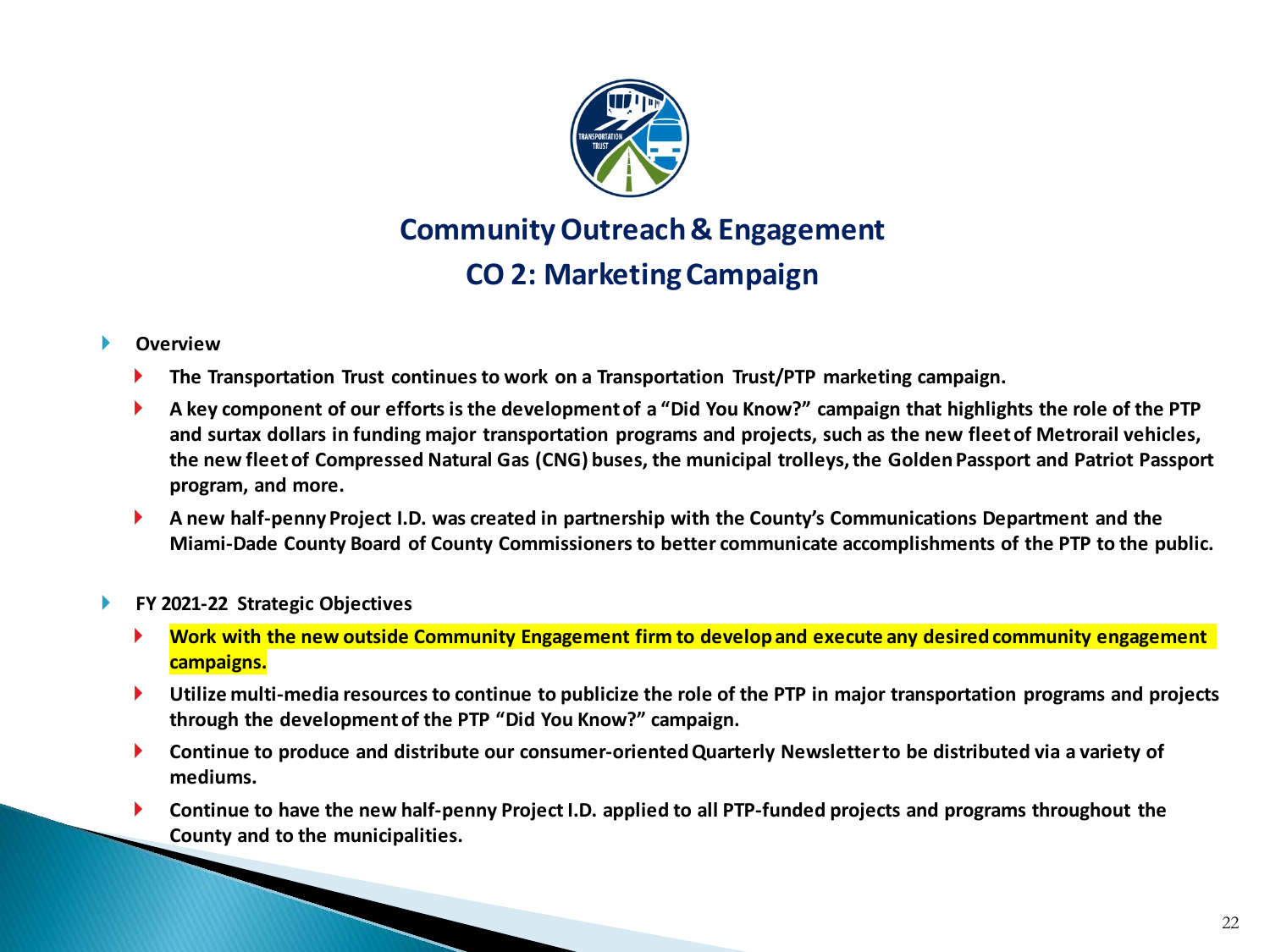

# **Community Outreach & Engagement CO 3: Membership Recruitment**

- **The Transportation Trust will continue to conduct a Trustee membership recruitment campaign that is broad in its outreach to the general public.**
- **FY 2021-22 Strategic Objectives**
	- **Use multi-media resources to publicize the opportunity for interested persons to apply to become a member of the Citizens' Independent Transportation Trust.**
	- **Focus outreach efforts to target specific Commission Districts or nominating entities.**
	- **Maintain a database of potential candidates for the Nominating Committee.**
	- **Develop a "pipeline" of potential candidates for Trust Membership from the CITT's new Ambassador Program (described further in CO 6), currently under development**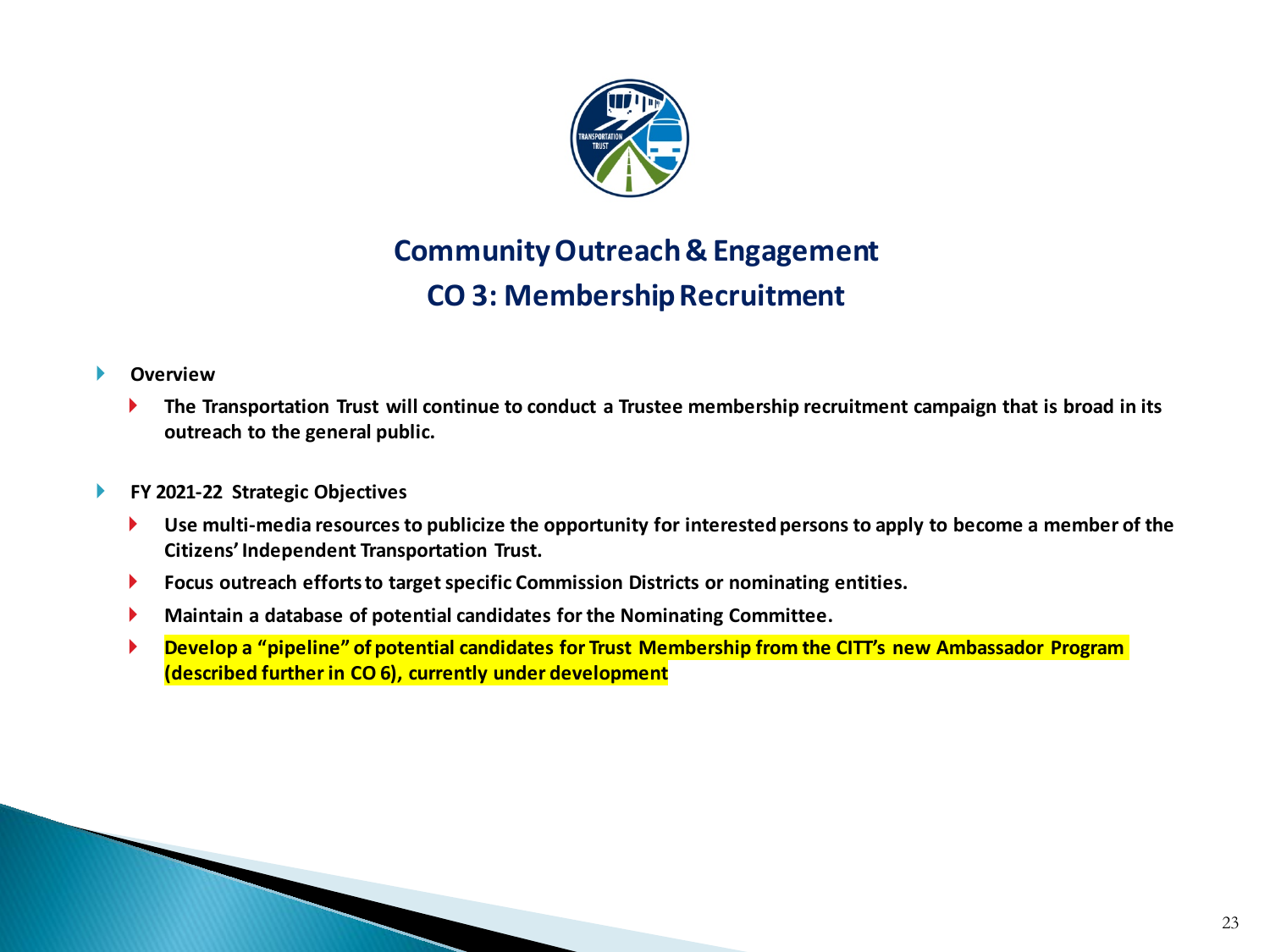

# **Community Outreach & Engagement CO 4: Community Organization Coordination**

#### ◦ **Overview**

 **The Transportation Trust will continue to enhance its efforts of working with Miami-Dade County, municipalities and other important transportation and community groups to coordinate the development of upcoming transportation projects, and inform them of Transportation Trust accomplishments.**

#### ◦ **FY 2021-22 Objectives**

- **Continue to coordinate with stakeholder organizations.**
- **Continue to serve as a liaison, working with community and business organizations, such as local Chambers of Commerce, the Beacon Council, the Greater Miami Convention and Visitors Bureau, the Downtown Development Authority, the American Public Transportation Association, the Miami-Dade Expressway Authority (or successor), the Florida Public Transportation Association, the American Society for Public Administration, the International City and County Managers Association, the Miami-Dade County League of Cities, and many others.**
- **Coordinate participation with the Board of County Commissioners, DTPW, and the TPO.**
- **Identify outreach opportunities to educate the public on the surtax and the oversight activities of the Transportation Trust, including sponsorship of community and Chamber events, and presentations before municipalities.**
- **Organize a strategic inter-agency PTP workshop on the eve of the 20-year anniversary of the referendum, to include the CITT, Mayor, BCC Transportation Committee Chair, TPO Chair, new DTPW Director, and/or others as appropriate.**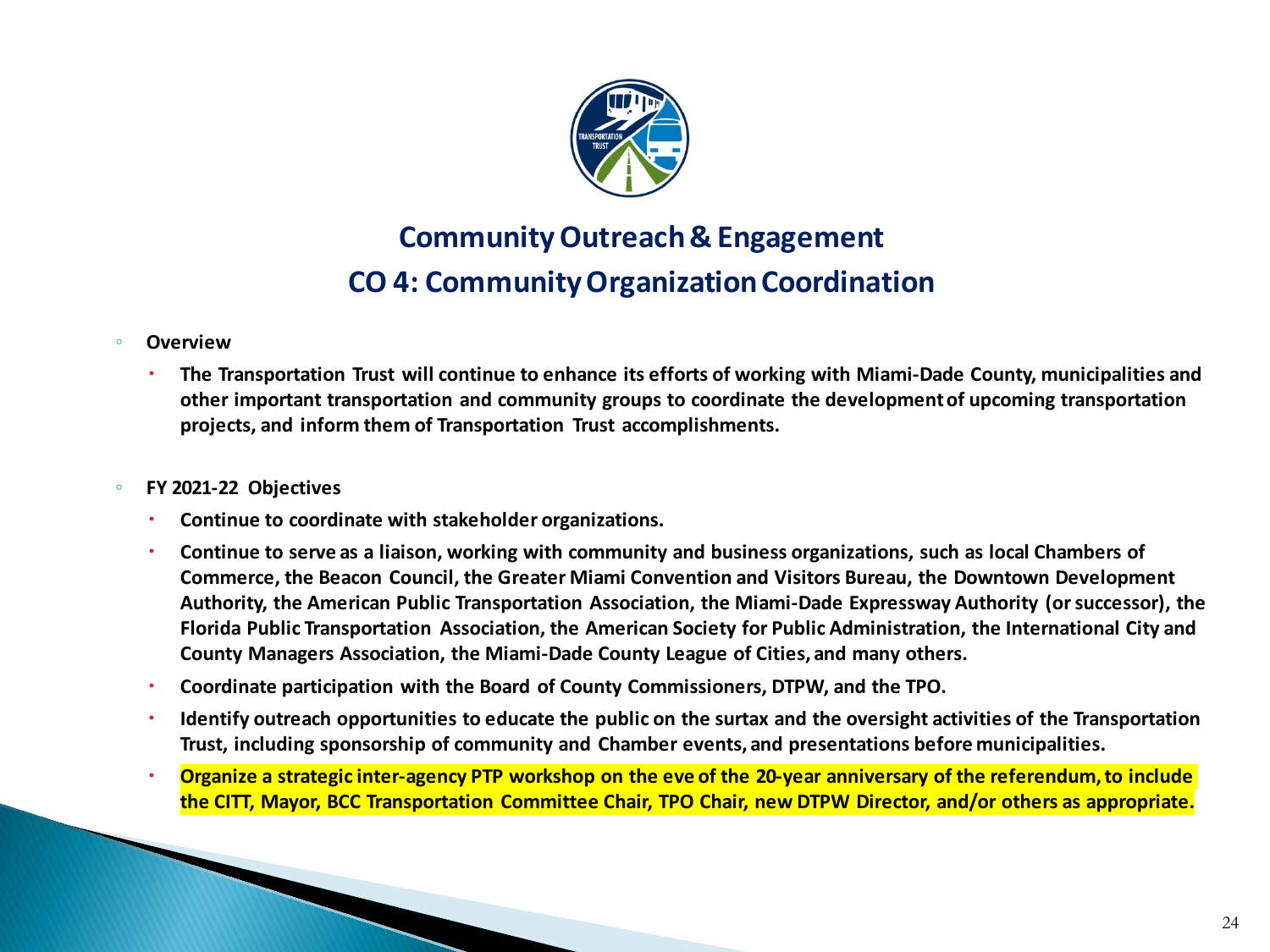

# **Community Outreach & Engagement CO 5: Transit Customer Experience**

- **Overview**
	- **The Transportation Trust will continue to enhance its efforts to ensure that the expenditure of surtax funds is resulting in a positive customer experience, and that transit systems and facilities are clean and operational.**
- **FY 2021-22 Objectives**
	- **Analyze as part of the monthly and quarterly Performance, Maintenance and Cleanliness reports issues and trends in transit complaints.**
	- **Develop a Customer Advocate (i.e., "Ambassador") Program composed of volunteer transit riders who will provide regular feedback to the Transportation Trust and/or DTPW in a systematic manner and would hold DTPW management accountable for addressing reported issues.**
	- **Conduct Community Outreach Committee meetings on a quarterly basis.**
	- **Utilize the CITT's Interactive PTP Dashboard as a tool for tracking and improving transit performance**
	- **Utilize the Ambassador Program (described further in CO 6) to help track and improve the customer experience**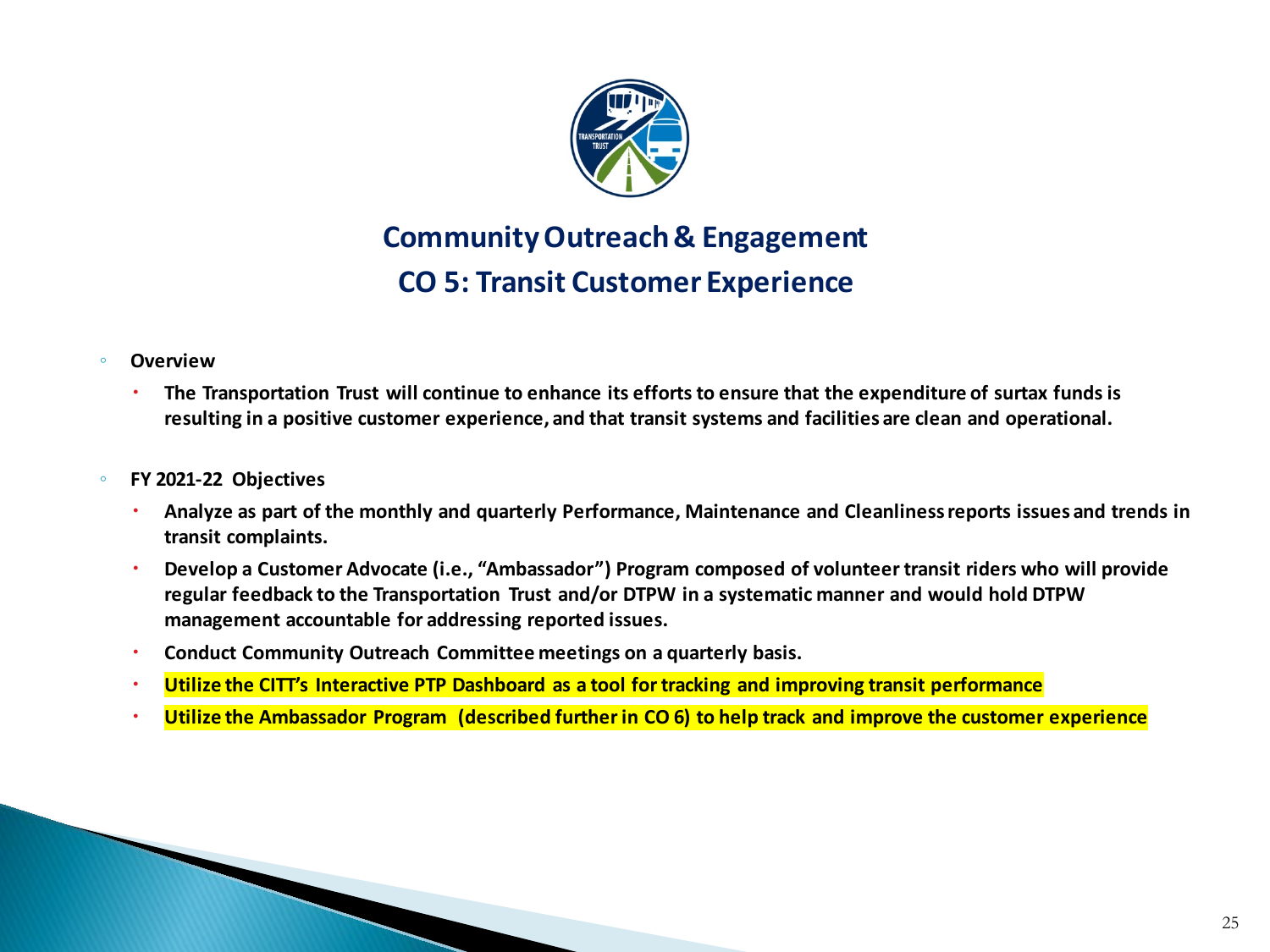

### **Community Outreach & Engagement**

# **CO 6: Customer Advocate (i.e., "Ambassador") Program**

#### **Overview**

 **The CITT is currently working to develop a Customer Advocate (i.e., "Ambassador") Program to be composed of volunteer "Ambassadors" representing each of the routes and stations served by the County and municipal transit systems, as well as other PTP-funded services and facilities.**

#### **FY 2021-22 Strategic Objectives**

- **Hire a part-time Customer Advocate Program Coordinator to help develop, launch and manage the Ambassador Program**
- **Actively recruit, enlist and train volunteers to serve as Ambassadors**
- **Work with the County and municipalities to develop and/or customize a unified customer advocate feedback system, such as a mobile app, that will capture and track the progress of problems or improvements submitted by the Ambassadors in a seamless and efficient manner**
- **Develop a benefits, awards and recognition program to incentivize volunteers to participate in the program and recognize their service**
- **Collaborate with Trust, County and Transportation Planning Organization (TPO) public information officers to amplify desired communications via the Ambassadors through their social media channels and other means of communication**
- *Continued on next page…*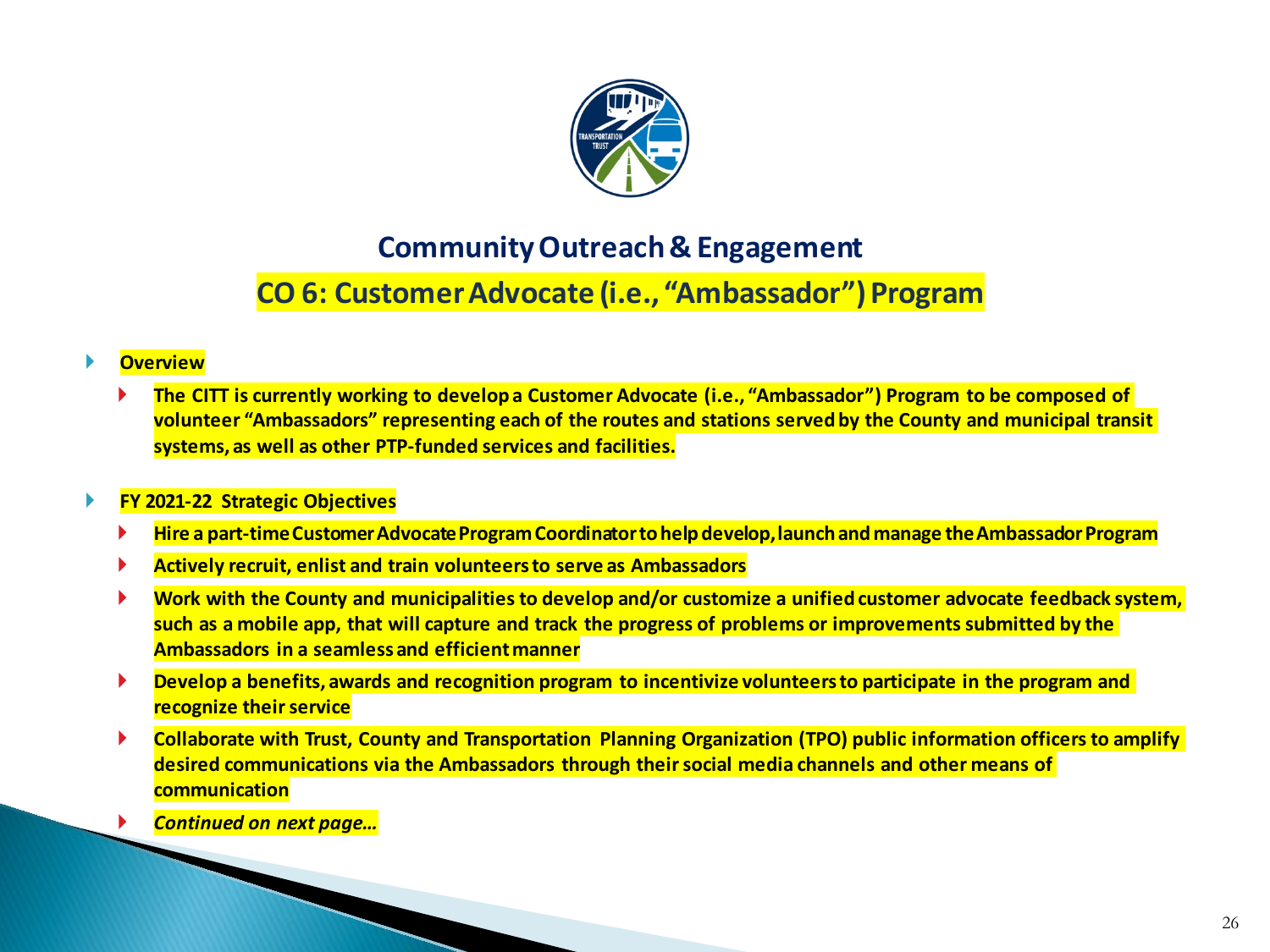

### **Community Outreach & Engagement**

# **CO 6: Customer Advocate (i.e., "Ambassador") Program**

#### **FY 2021-22 Strategic Objectives (***continued***)**

- **Leverage the network of Ambassadors as a focus group to discuss on-going issues or new transit/mobility ideas/projects, test messaging or concepts, and gather structured feedback**
- **Organize gathering(s) of the Ambassadors on a semi-regular basis to keep them engaged, recognize their service, provide them with information, and solicit their collective input**
- **Identify a pipeline of Ambassadors that may be good candidates for Trust membership as vacancies occur**
- **Share lessons learned and best practices across all service providers to enhance their operations**
- **Present a regular report on the Program's progress to the Trust and other groups as appropriate**

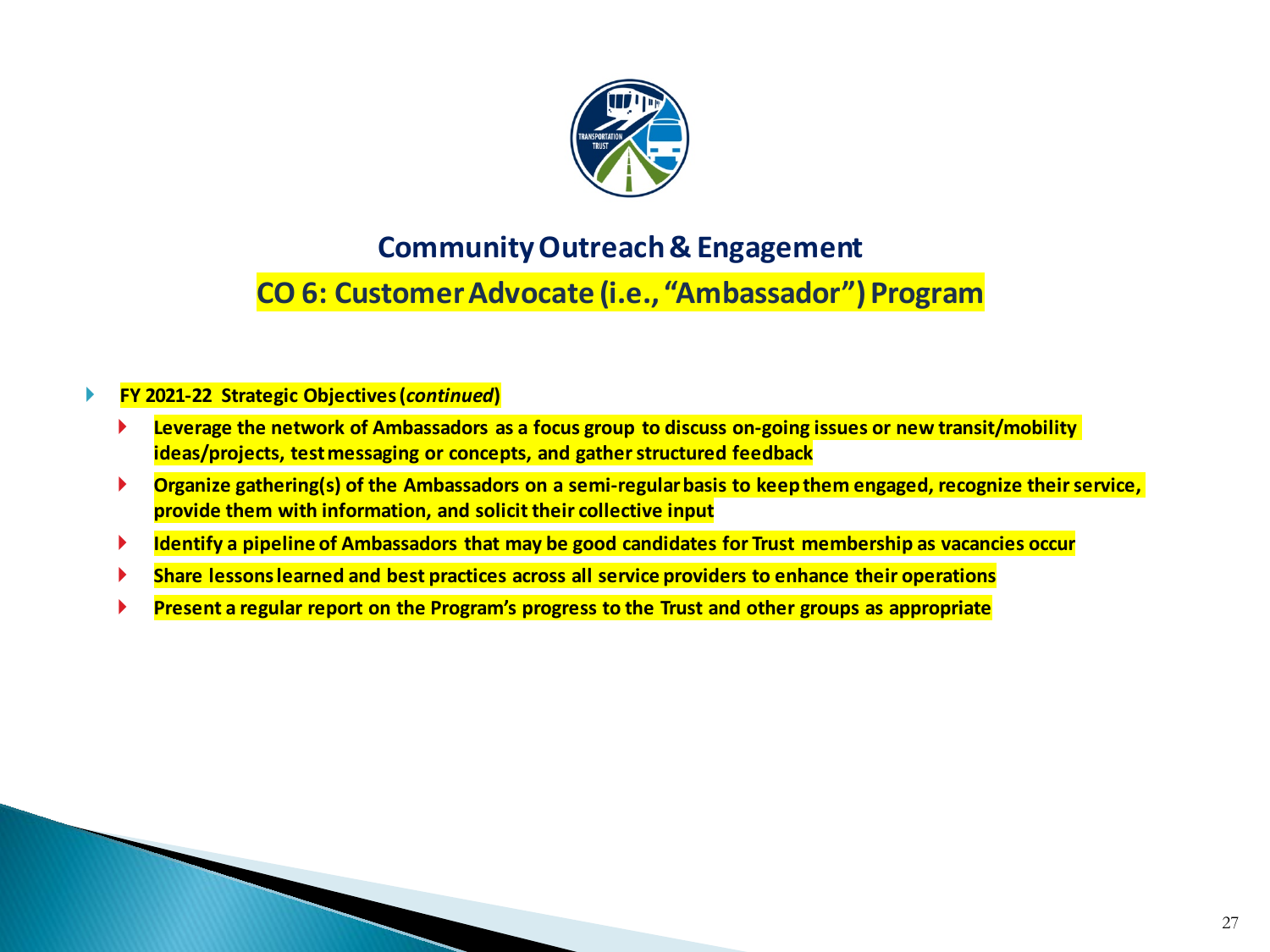

# **Community Outreach & Engagement CO 7: Major Community Transportation Event(s)**

- **The Transportation Trust last hosted the successful 2017-18 Transportation Summit (its third) in cooperation with the Miami-Dade County, the Greater Miami Chamber of Commerce and Miami-Dade Transportation Planning Organization (TPO).**
- **The Transportation Trust was planning to partner with peer organizations on several major transportation events in FY 2020-21, all of which were cancelled, postponed or moved to a virtual setting due to COVID-19.**
- **These events, such as Rail~Volution (now set for Oct. '22 in Miami), are in the process of being rescheduled as COVIDrelated restrictions come to an end**
- **FY 2021-22 Strategic Objectives**
	- **Partner with DTPW, the TPO and others in organizing the 2022 Rail~Volution Conference in Miami, and leverage the conference to help further and promote CITT objectives**
	- **Continue to explore major community transportation event(s) in FY 2021-22 in partnership with other communityoriented organizations, such as the TPO, DTPW, the Greater Miami Chamber of Commerce, Miami Foundation, Miami Today and other appropriate entities.**